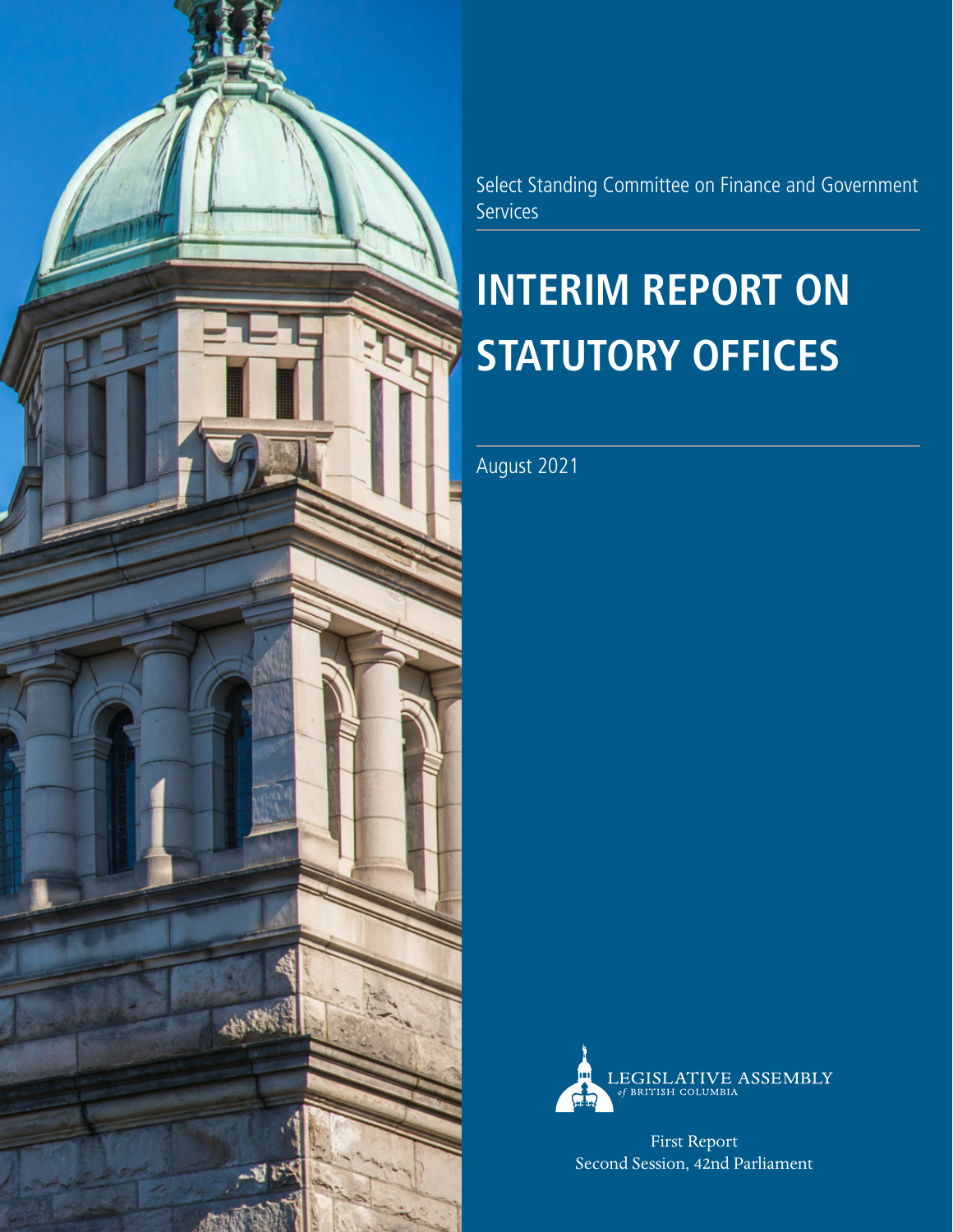

August 24, 2021

To the Honourable Legislative Assembly of the Province of British Columbia

Honourable Members:

I have the honour to present herewith the First Report of the Select Standing Committee on Finance and Government Services for the Second Session of the 42nd Parliament entitled Interim Report on Statutory Offices.

Respectfully submitted on behalf of the Committee,

Janet Routledge, MLA Chair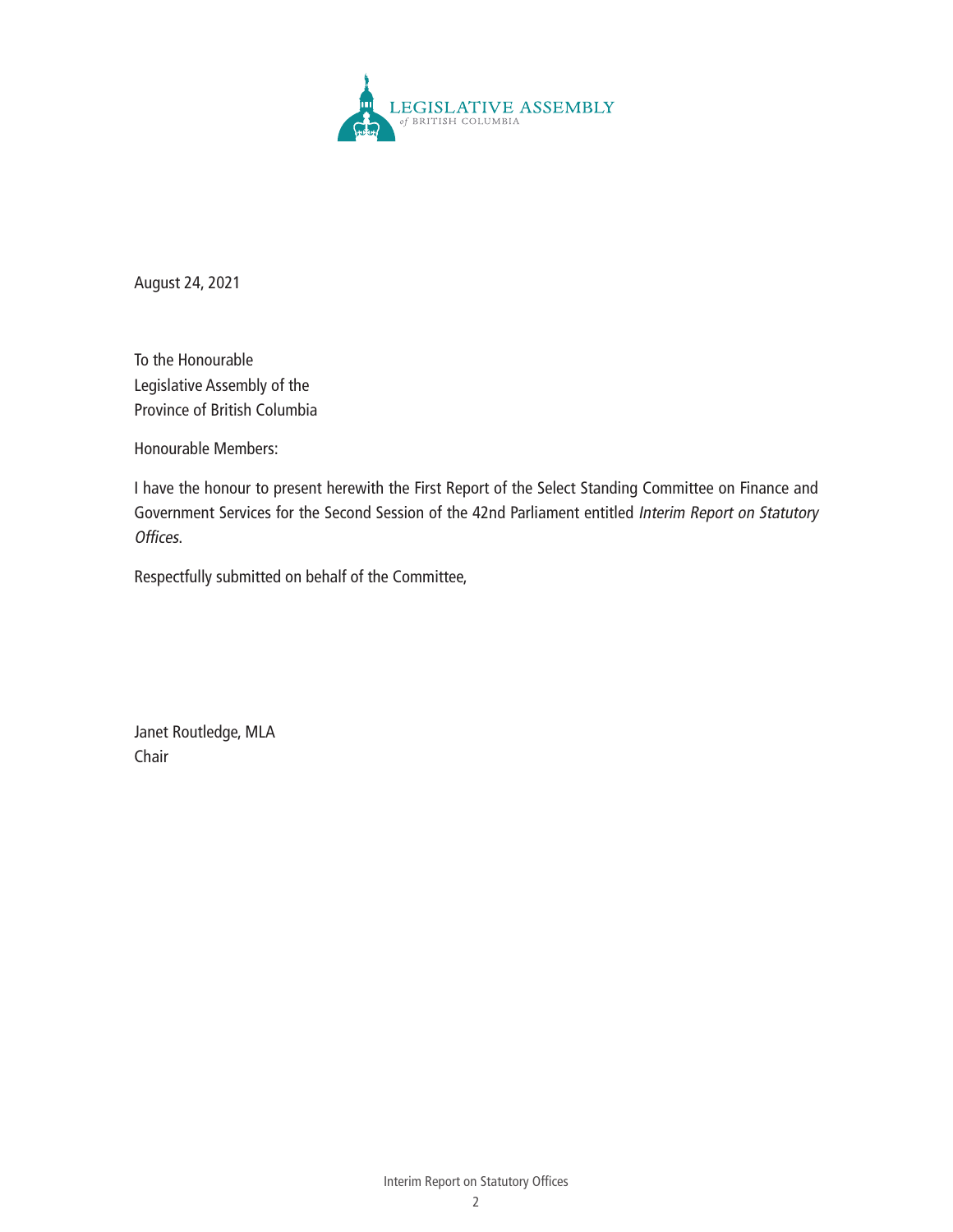### **CONTENTS**

| Composition of the Committee                                                  | 4  |
|-------------------------------------------------------------------------------|----|
| Terms of                                                                      | 5  |
| Reference                                                                     | 5  |
| Introduction                                                                  | 7  |
| Office of the Auditor General                                                 | 8  |
| Office of the Conflict of Interest Commissioner                               | 10 |
| <b>Elections BC</b>                                                           | 12 |
| Office of the Human Rights Commissioner                                       | 14 |
| Office of the Information and Privacy Commissioner and Registrar of Lobbyists | 16 |
| Office of the Merit Commissioner                                              | 18 |
| Office of the Ombudsperson                                                    | 19 |
| Office of the Police Complaint Commissioner                                   | 21 |
| Office of the Representative for Children and Youth                           | 23 |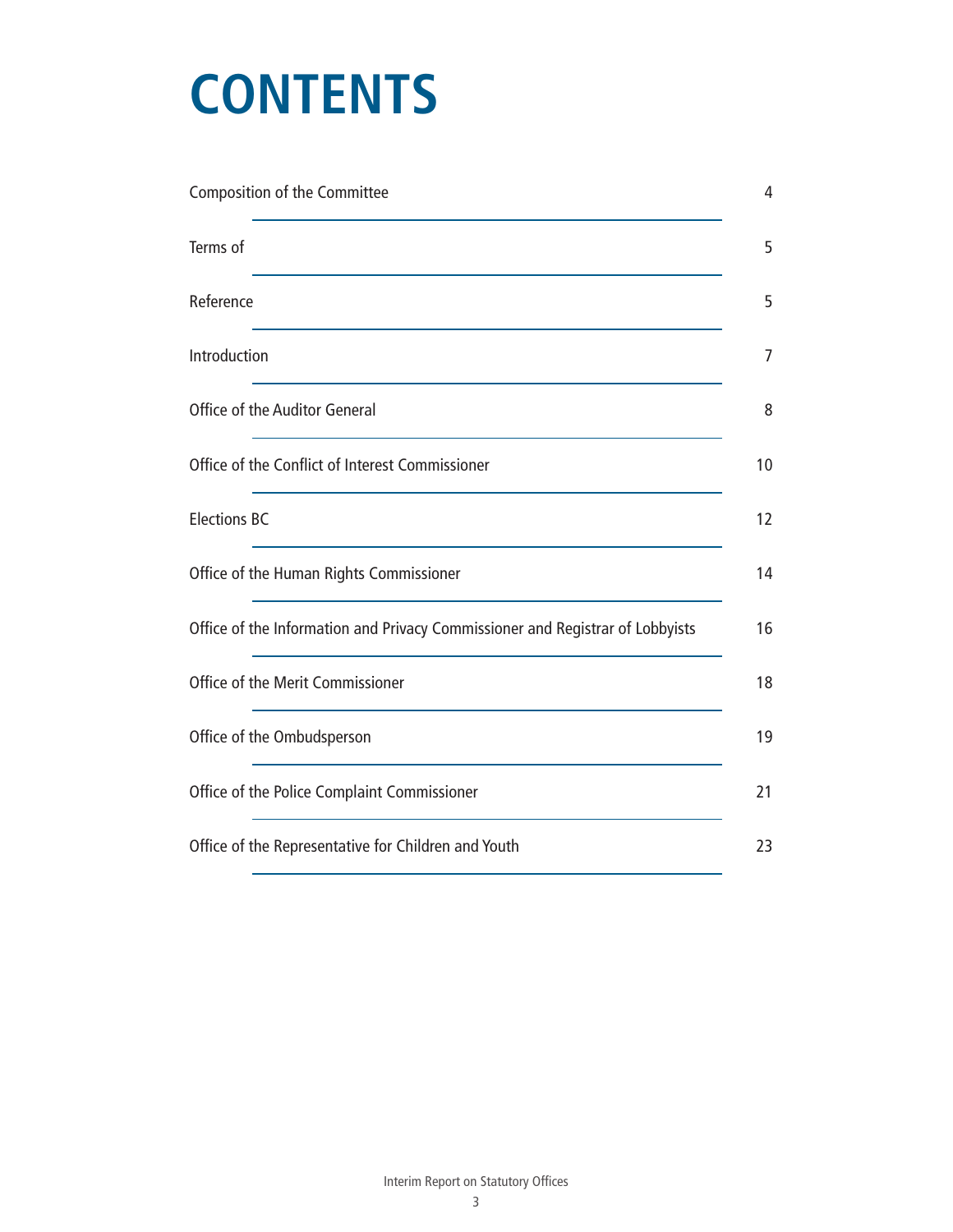# <span id="page-3-0"></span>**COMPOSITION OF THE COMMITTEE**

#### **Members**

Janet Routledge, MLA, Chair Burnaby North

Ben Stewart, MLA, Deputy Chair Kelowna West

Pam Alexis, MLA Abbotsford-Mission

Lorne Doerkson, MLA Cariboo-Chilchotin

Megan Dykeman, MLA Langley East

Greg Kyllo, MLA Shuswap

Grace Lore, MLA Victoria-Beacon Hill

Harwinder Sandhu, MLA Vernon-Monashee

Mike Starchuk, MLA Surrey-Cloverdale

### **Committee Staff**

Jennifer Arril, Clerk of Committees Karan Riarh, Senior Research Analyst Natalie Beaton and Jenny Byford, Committee Researchers Stephanie Raymond, Committees Assistant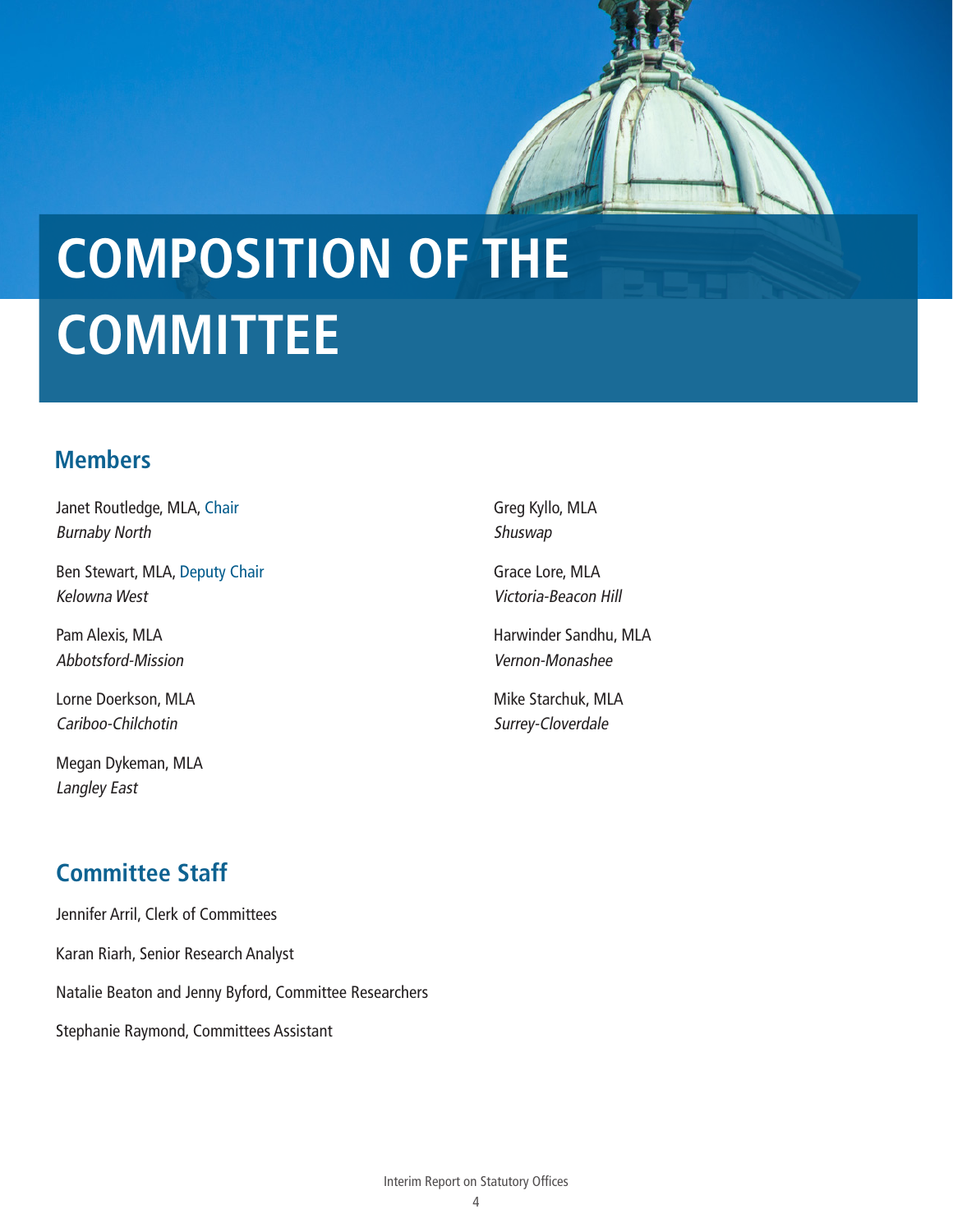## <span id="page-4-0"></span>**TERMS OF REFERENCE**

On April 15, 2021, the Legislative Assembly agreed that the Select Standing Committee on Finance and Government Services be empowered to:

- 1. Examine, inquire into and make recommendations with respect to the budget consultation paper prepared by the Minister of Finance in accordance with section 2 of the Budget Transparency and Accountability Act (S.B.C. 2000, c. 23) and, in particular, to:
	- a. conduct public consultations across British Columbia on proposals and recommendations regarding the provincial budget and fiscal policy for the coming fiscal year by any means the Committee considers appropriate; and
	- b. prepare a report no later than November 15, 2021, on the results of those consultations.
- 2. Consider and make recommendations on the annual reports, rolling three-year service plans and budgets of the statutory officers, namely, the:
	- i. Auditor General
	- ii. Chief Electoral Officer
	- iii. Conflict of Interest Commissioner
	- iv. Human Rights Commissioner
	- v. Information and Privacy Commissioner
	- vi. Merit Commissioner
- vii. Ombudsperson
- viii. Police Complaint Commissioner
- ix. Representative for Children and Youth
- 3. Inquire into and make recommendations with respect to other matters brought to the Committee's attention by any of the aforementioned statutory officers.

That the Committee be designated as the Committee referred to in sections 19, 20, 21 and 23 of the Auditor General Act (S.B.C. 2003, c. 2) and that the report in section 22 of the Auditor General Act (S.B.C. 2003, c. 2) be referred to the Committee.

That, in addition to the powers previously conferred upon the Select Standing Committees of the House, the Select Standing Committee on Finance and Government Services be empowered to:

- a. appoint of its number one or more subcommittees and to refer to such subcommittees any of the matters referred to the Committee and to delegate to the subcommittees all or any of its powers except the power to report directly to the House;
- b. sit during a period in which the House is adjourned, during the recess after prorogation until the next following Session and during any sitting of the House;
- c. adjourn from place to place as may be convenient; and
- d. retain personnel as required to assist the Committee;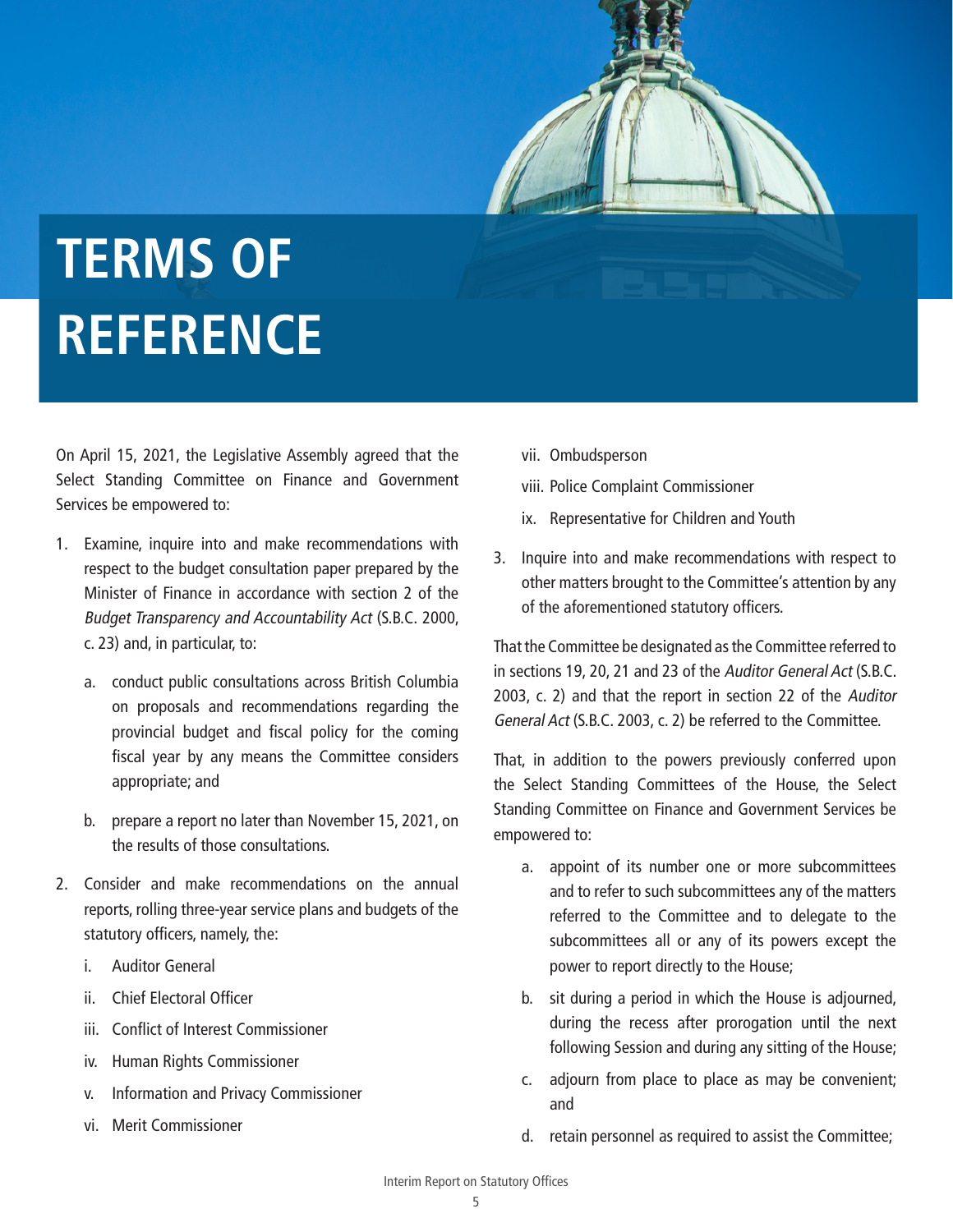and shall report to the House as soon as possible, or following any adjournment, or at the next following Session, as the case may be; to deposit the original of its reports with the Clerk of the Legislative Assembly during a period of adjournment, and upon resumption of the sittings of the House, the Chair shall present all reports to the Legislative Assembly.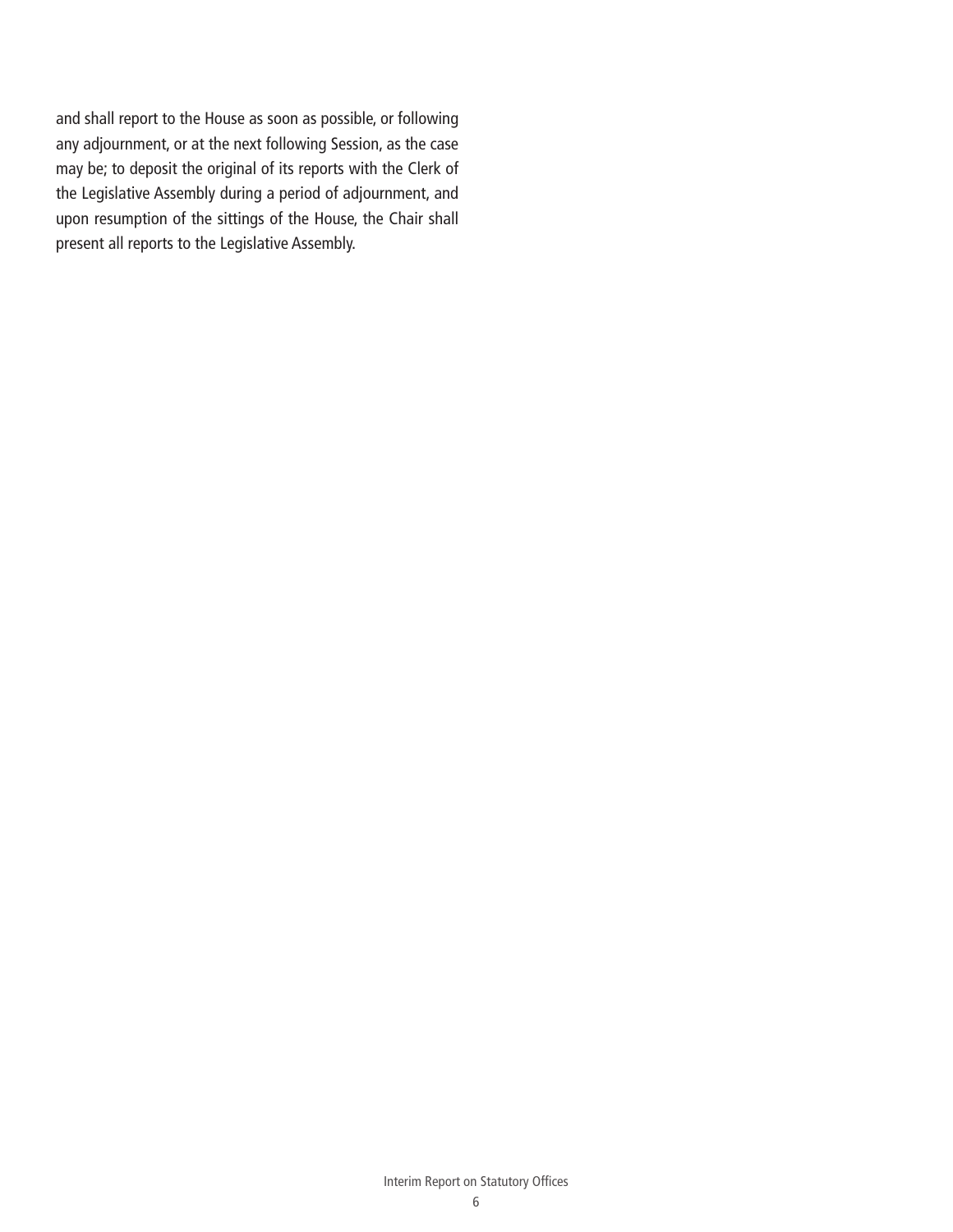

### <span id="page-6-0"></span>**INTRODUCTION**

The Select Standing Committee on Finance and Government Services (the "Committee") is mandated by the Legislative Assembly to consider the annual reports, service plans and budgets of the province's nine statutory officers. The Committee meets with each office in the fall to consider and make recommendations on budget submissions and in the spring to receive financial and operational updates. This interim report provides a summary of the updates and discussion at the 2021 spring meetings.

#### **Spring Updates**

Committee Members appreciate the comprehensive updates provided by all statutory officers and acknowledge the important work they and their staff undertake in support of Members of the Legislative Assembly and in service of British Columbians. The Committee particularly recognizes the challenges and complexities of the last year and how the COVID-19 pandemic highlighted the important contributions each office makes to promoting government accountability and transparency, and public trust.

The Committee also appreciates how statutory offices are using the pandemic experience to examine office arrangements and culture with a view to making permanent changes that support modernization of the workplace. Committee Members look forward to hearing how these efforts unfold, how they support staff, clients and other stakeholders, and how they may impact staff engagement and improve operational efficiencies.

#### **Meetings Schedule**

The Committee's consideration of statutory office financial and operational updates took place at the following meetings:

#### **2nd Session, 42nd Parliament**

May 3, 2021 Organizational Meeting; Planning

May 26, 2021 Planning

June 21, 2021 Office of the Conflict of Interest Commissioner; Office of the Information and Privacy Commissioner and Registrar of Lobbyists

June 22, 2021 Office of the Merit Commissioner; Office of the Representative for Children and Youth

June 23, 2021 Office of the Police Complaint Commissioner; Office of the Auditor General; Office of the Human Rights Commissioner

June 24, 2021 Office of the Ombudsperson; Elections BC

July 22, 2021 Deliberations, Adoption of Interim Report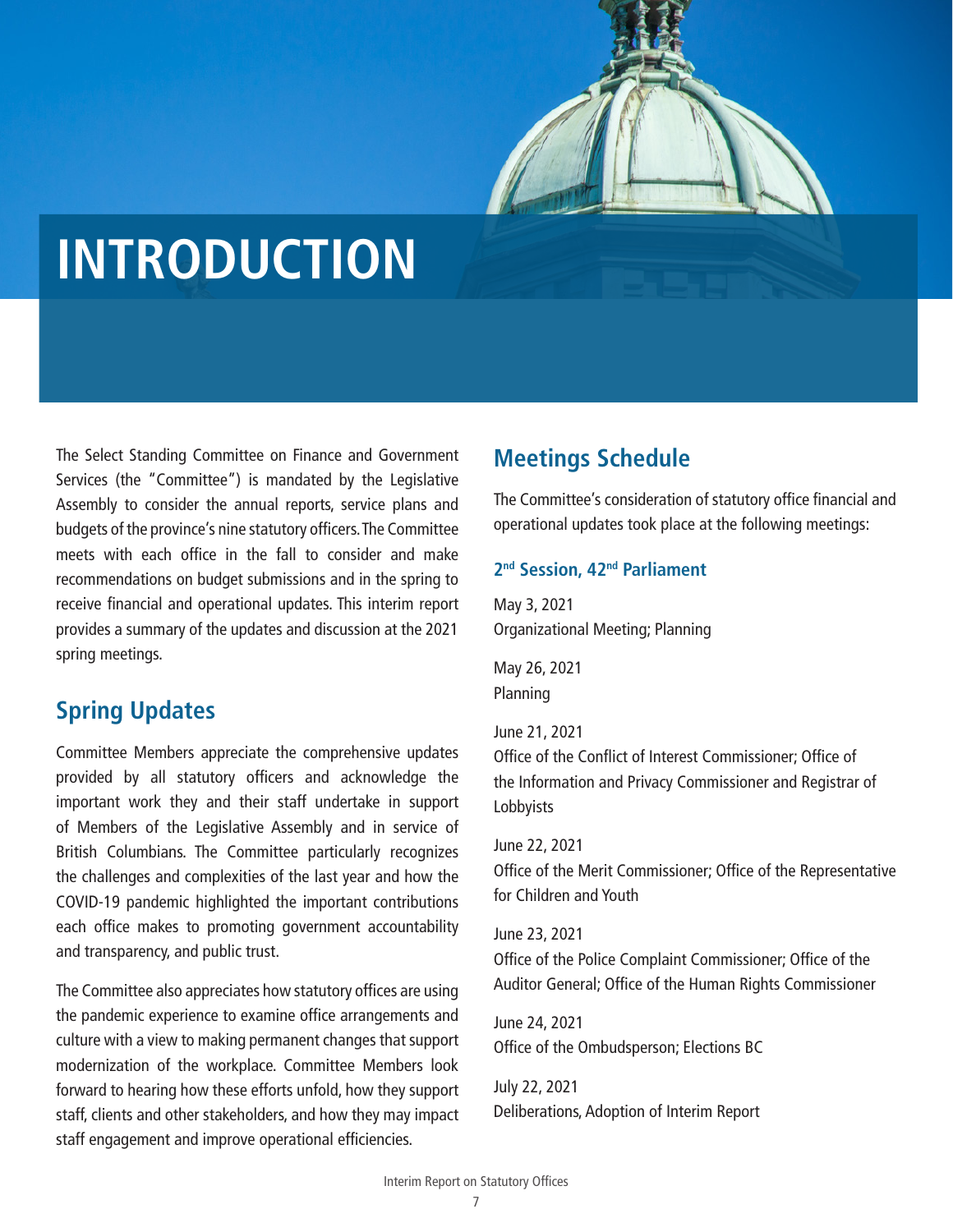## <span id="page-7-0"></span>**OFFICE OF THE AUDITOR GENERAL**

The Office of the Auditor General presented its financial and operational update on June 23, 2021. In attendance were: Michael Pickup, Auditor General; Russ Jones, Deputy Auditor General; Sheila Dodds, Assistant Auditor General and Chief Financial Officer; John McNeill, Manager, Finance and Administration; and Elaine Hepburn, Executive Operations Lead.

To begin the office's financial update, the Assistant Auditor General informed the Committee that the office is actively recruiting for financial and performance auditors and a communications team as well as information technology specialists to support the office's transformation to cloudbased systems. As of the end of May, the office is forecasting to underspend their salary budget by approximately three percent due to vacancies.

In relation to current work arrangements, the Assistant Auditor General informed the Committee that most staff continue to work full-time from home with approximately 10 percent of staff working in the office. The office's goal is to have all Victoria-based staff work at least two days per week in the office starting in September. The office is creating a plan, to be implemented in January, that will address work arrangements on a permanent basis with a view to balancing remote and on-site work arrangements and leveraging technology and office space. The Assistant Auditor General noted that the office also currently provides space to the Office of the Human Rights Commissioner and is set to increase the working space

available to that office later this year. The office has also reached out to the Ministry of Citizens' Services for input on how to better use and share their office space.

Committee Members asked for more information regarding future work arrangements. The Auditor General indicated that a review of work arrangements began earlier this year and any plan going forward will take a human-centered approach that takes into consideration the needs of staff and external clients. He emphasized that the office is examining ways to modernize the workplace in a way that works for everyone and that there likely will not be a one-size fits all solution.

With respect to performance auditing and reporting, the Assistant Auditor General noted that the office completed 40 audit opinions on public sector financial statements, six performance audit reports, and three information reports in the 2020-21 fiscal year. For the current fiscal year, the office has delivered three performance audits to date. Additionally, in March, the office provided a unique status report on 10 performance audits, some of which were postponed; work on four of the postponed audits will begin again later this year and are scheduled to be reported on in 2022-23. In response to the Committee's inquiry of the delayed audits, the Auditor General explained that several of the audits were delayed at the request of government due to the impact of the pandemic on workload and that the delay was factored into the 2021-22 budget request. The office is also currently working on a new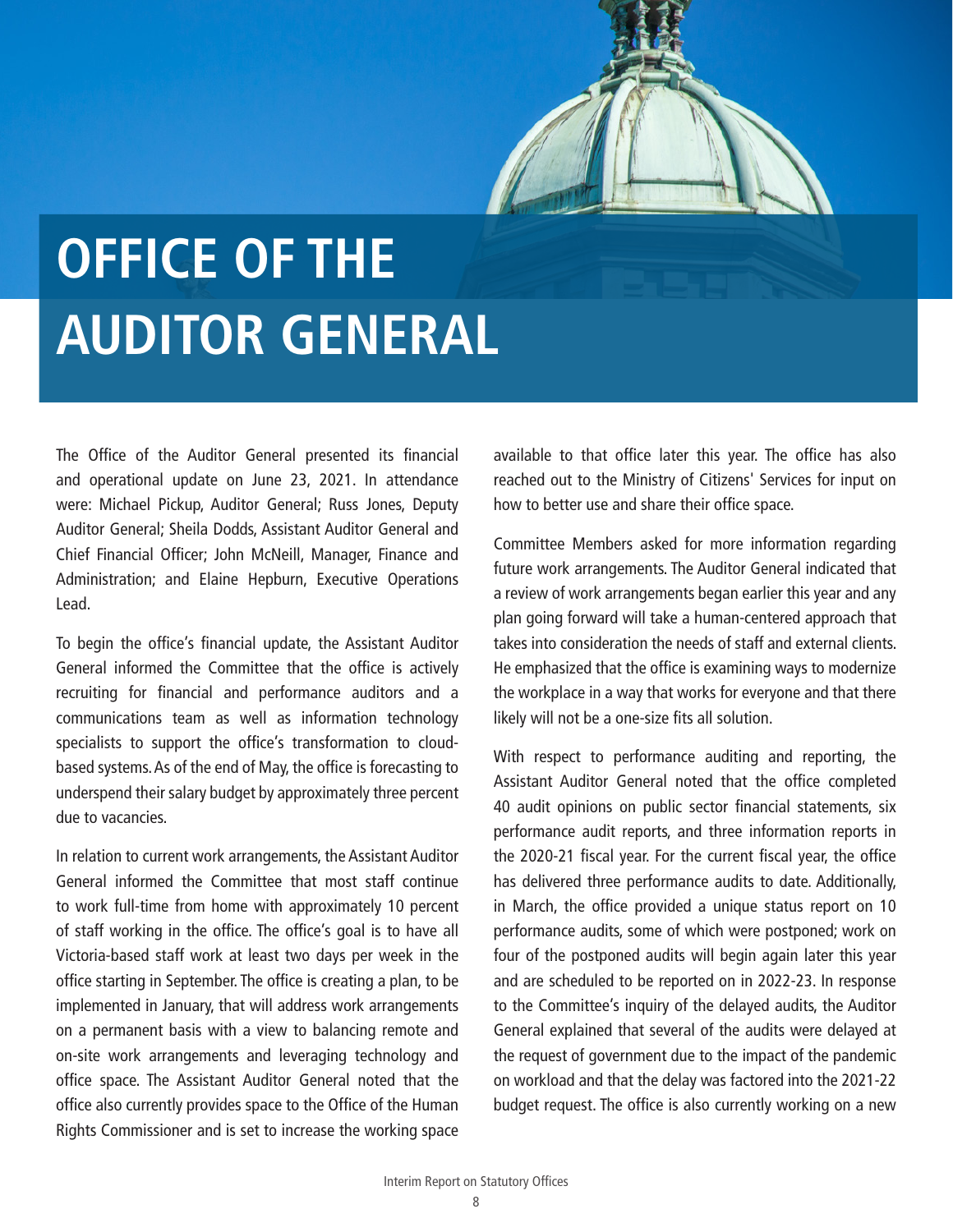strategic plan and intends to release both a new service plan and strategic plan in September.

The Assistant Auditor General further discussed the establishment of an external thought leadership group comprised of five individuals with diverse backgrounds. This group will provide perspectives and input on a variety of issues to the office. In response to Committee questions about the intent of the group, the Auditor General clarified that the external thought leaders would not be making decisions but would be providing insight on issues from different perspectives, such as diversity, inclusion, or geography.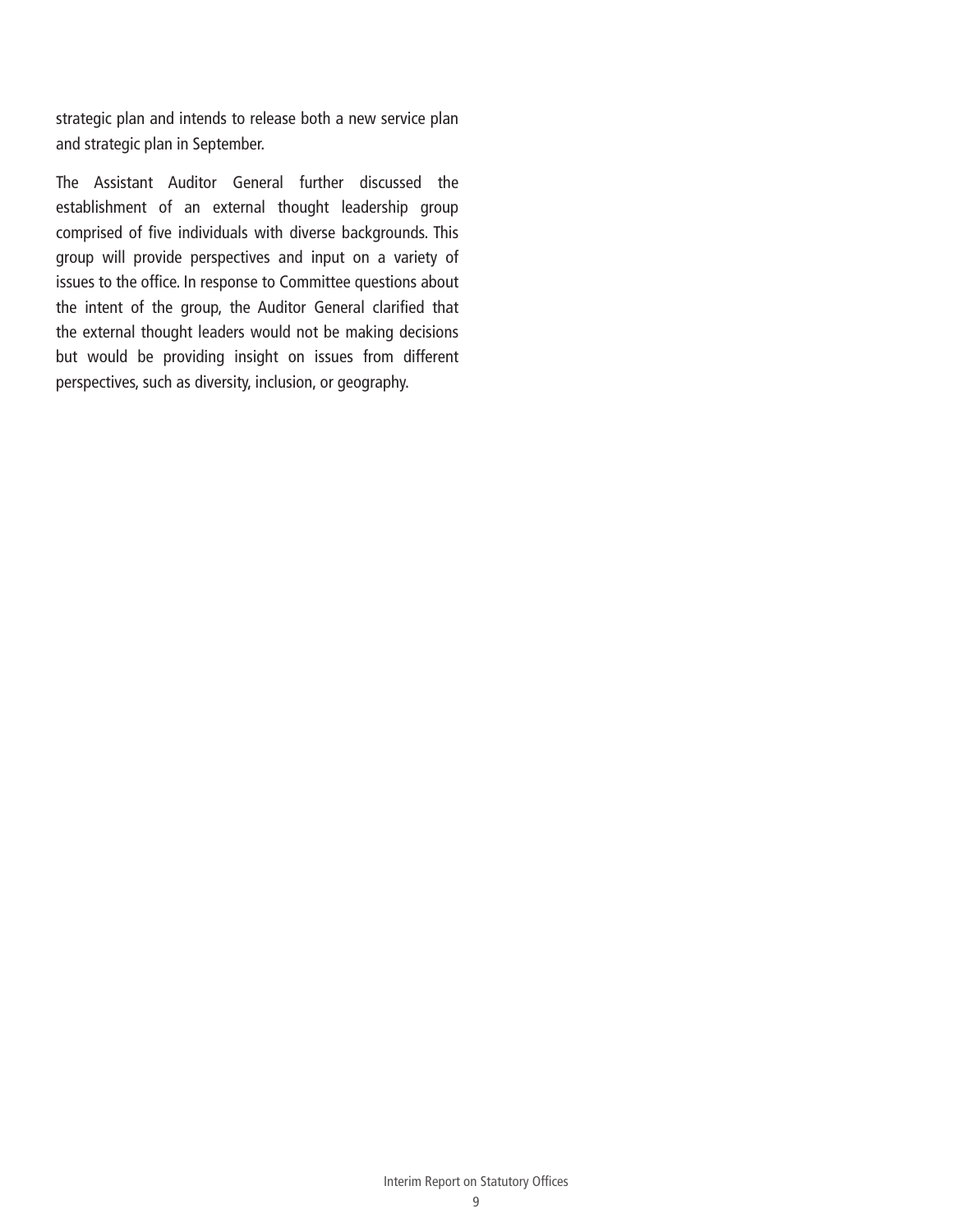# <span id="page-9-0"></span>**OFFICE OF THE CONFLICT OF INTEREST COMMISSIONER**

Victoria Gray, Q.C., Conflict of Interest Commissioner, appeared before the Committee on June 21, 2021. The Commissioner was joined by the office's Executive Coordinator Carol Hoyer.

As described in the Member's Conflict of Interest Act, the Conflict of Interest Commissioner assists Members with understanding conflict of interest rules and financial disclosure requirements, and responds to complaints or requests from Members or the public. Additionally, the Commissioner reported that the office works with comparable offices across Canada to coordinate the development of best practices.

With a budget of \$734,000 for the 2020-21 fiscal year, the office is the smallest statutory office. The Commissioner noted that the most recent budget report is still in draft form; however, she anticipates a savings of approximately \$102,600 as travel and professional services costs were lower due to the pandemic. The most significant budget costs are salaries and benefits which allow for a total of 3.35 FTEs. Discretionary expenses, such as rent for office space, remain low.

The Commissioner addressed the concern of budget predictability which the Committee inquired about in February as part of the annual review of budget estimates for the 2021- 22 fiscal year. Due to the nature of the work, the Commissioner noted additional resources could be required depending on the type and number of complaints or requests. The Commissioner provided examples from 2001 when the office required legal counsel to conduct an investigation and 2016 when a

challenge proceeded to judicial review. In both instances, additional funding was sought beyond the forecasted budget. While it is difficult to predict as it depends on the issues that may arise, the Commissioner estimated additional funding may be necessary an average of every five years.

Regarding the routine work of the office, the Commissioner reported that meetings with all 87 Members on 2021 financial disclosure obligations were complete. In 2020, this annual process was dissolved at the time of the election call and the office used the opportunity to revise and update bulletins on sponsored travel and letters of reference and support, as well as create a new bulletin on responsibilities for Members postpolitical office. The office next plans to implement technical upgrades to existing financial disclosure forms. Additionally, the office continues to work collaboratively with other statutory offices and agencies on issues of common concern, such as the Statutory Officers' Committee on the implementation of the Declaration on Rights of Indigenous Peoples Act.

For the first five months of 2021, the office reported receiving 59 requests from Members for advice. Comparably, this accounts for over 75 percent of all requests received in 2019 and 2020 which totaled 75 and 76 requests, respectively. The Commissioner attributes the 2021 increase to the large number of new Members and Members new to Cabinet or Parliamentary Secretary roles. To date, the office has only received two public requests for inquiries compared to nine in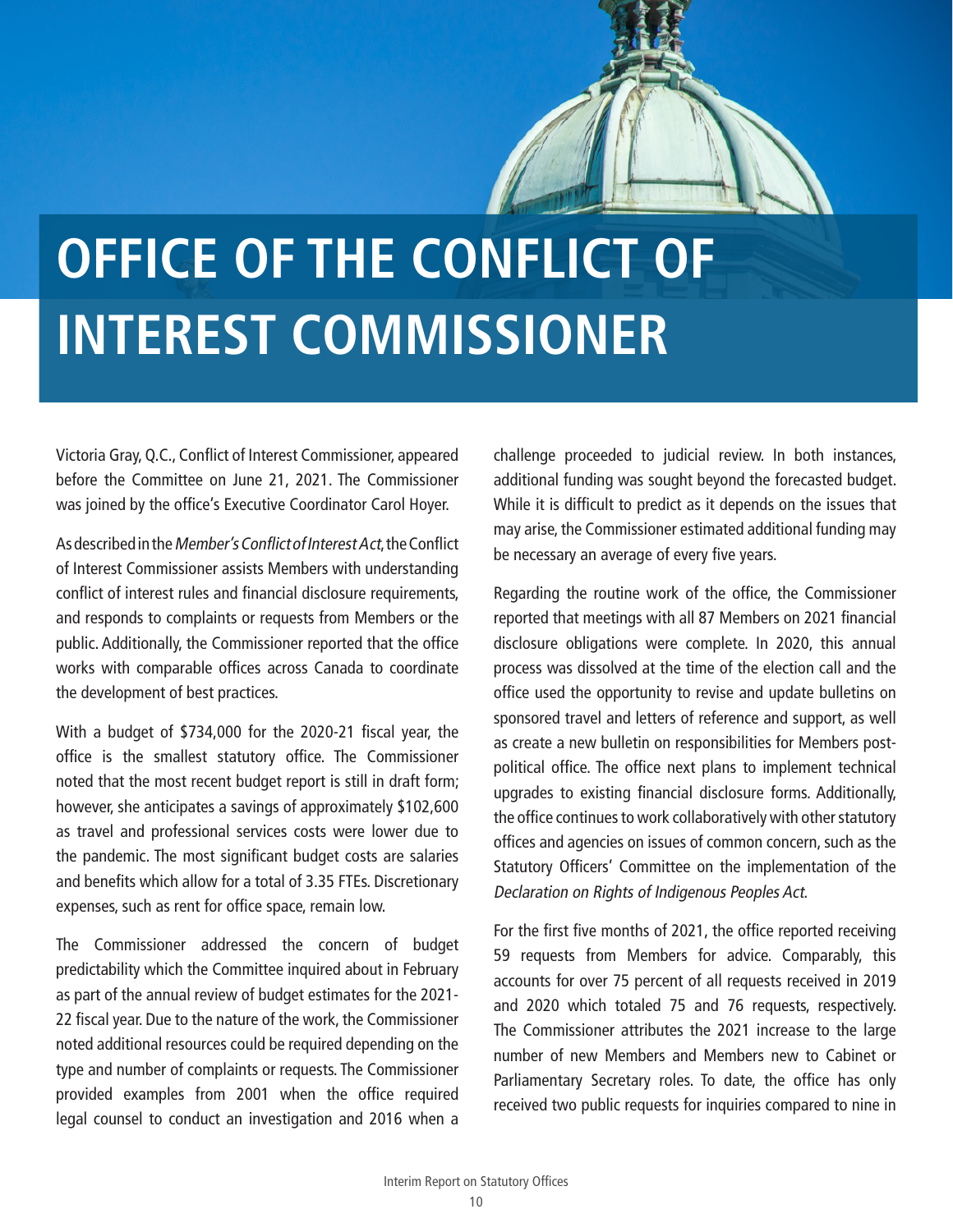2019 and 11 in 2020; neither of the requests met the required threshold to conduct an inquiry or investigation.

In consideration of the changing COVID-19 environment and anticipated ease of restrictions, the office does not expect any changes in work or budget. The Commissioner reported that the office positively adapted to remote work and will continue to conduct a significant amount of work remotely and use the office space at Menzies Street as needed. Moving forward, it is anticipated Members will have the option of attending annual meetings in person or virtually and that many will choose the virtual option.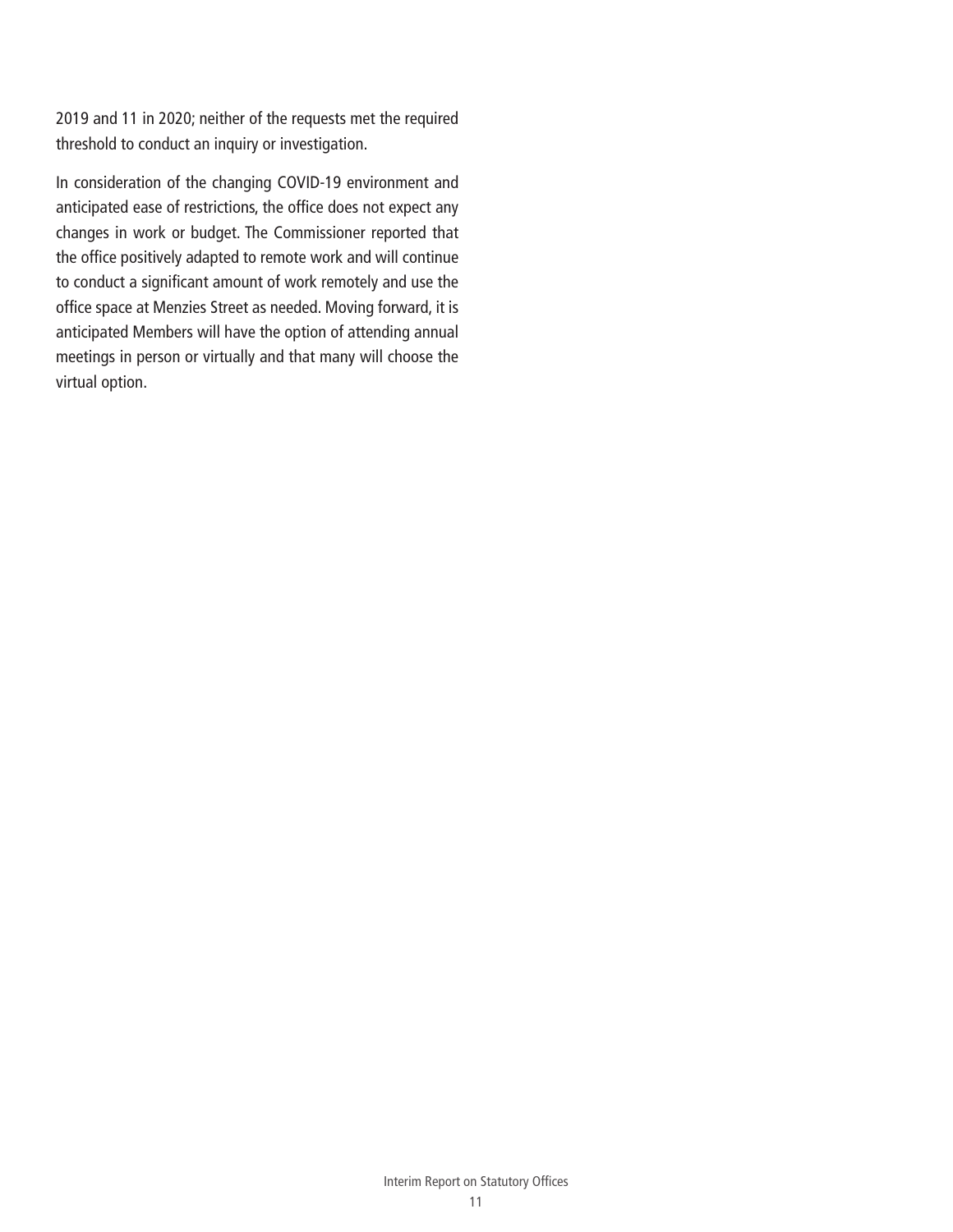### <span id="page-11-0"></span>**ELECTIONS BC**

On June 25, 2021, Elections BC presented its financial and operational update. In attendance were: Anton Boegman, Chief Electoral Officer; Yvonne Koehn, Deputy Chief Electoral Officer, Corporate Services; and Charles Porter, Deputy Chief Electoral Officer, Electoral Finance and Operations.

The Chief Electoral Officer informed the Committee that his office is currently completing a number of activities related to the 42<sup>nd</sup> provincial general election on October 24, 2020. This includes: conducting reviews and audits of election finance reports; consolidating and repackaging returned election supplies; preparing and producing the final election voters list with voter participation statistics; and conducting ongoing investigative and compliance reporting work. The Chief Electoral Officer stated that these activities will be successfully completed within budget. He also shared that Elections BC has completed over 50 percent of campaign finance reviews and paid out over \$4.2 million in eligible election expense reimbursements to candidates and registered political parties.

In response to questions about the impact of an on-demand election, the Chief Electoral Officer stated that the legislation provides for different timelines for some processes for an on-demand versus scheduled election in recognition of the varying impact with respect to organization and planning for both Elections BC and for participants. This includes a longer campaign period as well as extended dates for finalizing nominations.

Following the election, Elections BC shared its experience with administering a pandemic election with local governments in BC as well as with local governments and agencies in other provinces and internationally. The Chief Electoral Officer noted that this information sharing, learning, and collaboration is important for electoral management bodies. Additionally, the office reached out to local governments with pending byelections to offer the use of COVID-19 safety barriers that were set up in provincial voting places.

The Chief Electoral Officer also provided an update on the implementation of recent amendments to the Election Act to modernize voting processes. The office is developing electronic voting book software and updating voting and counting procedures to reflect the use of technology in voting places. Work also continues on the development of the necessary regulations to bring these changes into effect.

The Chief Electoral Officer further provided an update on the capital spending plan. Elections BC reported progress on its three strategic capital priorities for this fiscal year, including: improvements to the vote-by-mail, and voting results recording and reporting systems in support of voting modernization; the development of an online client portal for candidates and parties to file nominations; and several improvements to the online voter registration service and corporate electoral information system.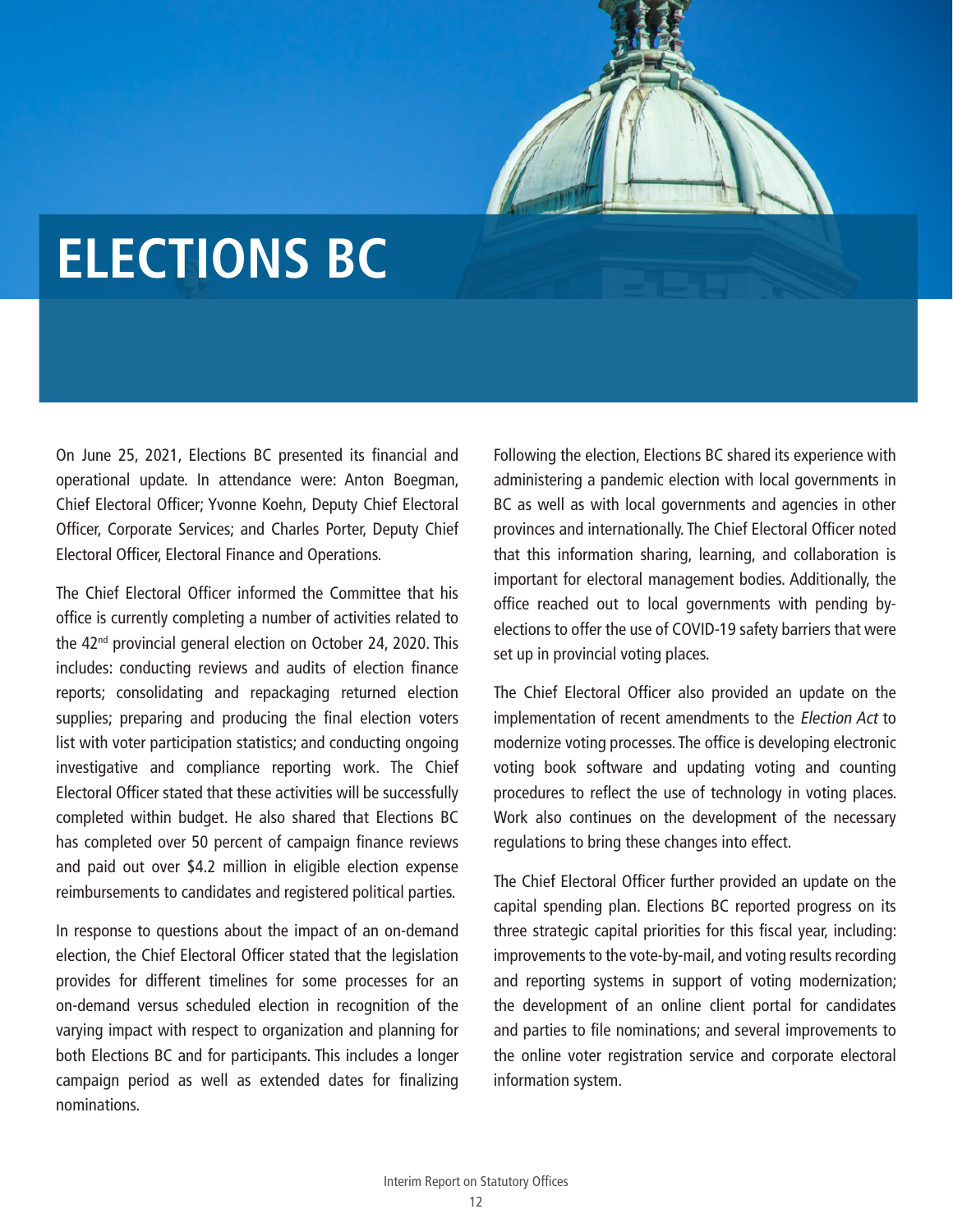Another area of discussion was the upcoming Electoral Boundaries Commission which must be established before October 24, 2021. The Chief Electoral Officer stated that the Commission's work could have a significant impact on Elections BC should electoral boundaries change, particularly with respect to the production of electoral maps and boundary data that underlies reporting systems. Once the Chair of the Commission is appointed, the Chief Electoral Officer will be putting forward a recommendation that Elections BC provide administrative support to the Commission. He noted that this was the model used for the last Commission and achieved savings while ensuring the integration of information and data from the Commission's work is transferred easily into Elections BC's map products and election management systems. In response to Committee questions, the Chief Electoral Officer clarified that the budget for the Commission falls under other appropriations and is not brought to the Select Standing Committee on Finance and Government Services.

To conclude his presentation, the Chief Electoral Officer discussed the office's work arrangements in relation to the pandemic as well as its return to work plan for when public health restrictions are eased. He explained that due to the nature of Elections BC's mandate, it maintained an in-person front desk service presence since September 2020 and staff have been working in the office in support of operational requirements. During the election, approximately 85 percent of staff returned to work in person and an additional 203 temporary staff were hired to work in person to support the administration of vote by mail. The office indicated that it plans to develop a new permanent flexible workplace model that includes both in-person and remote work arrangements.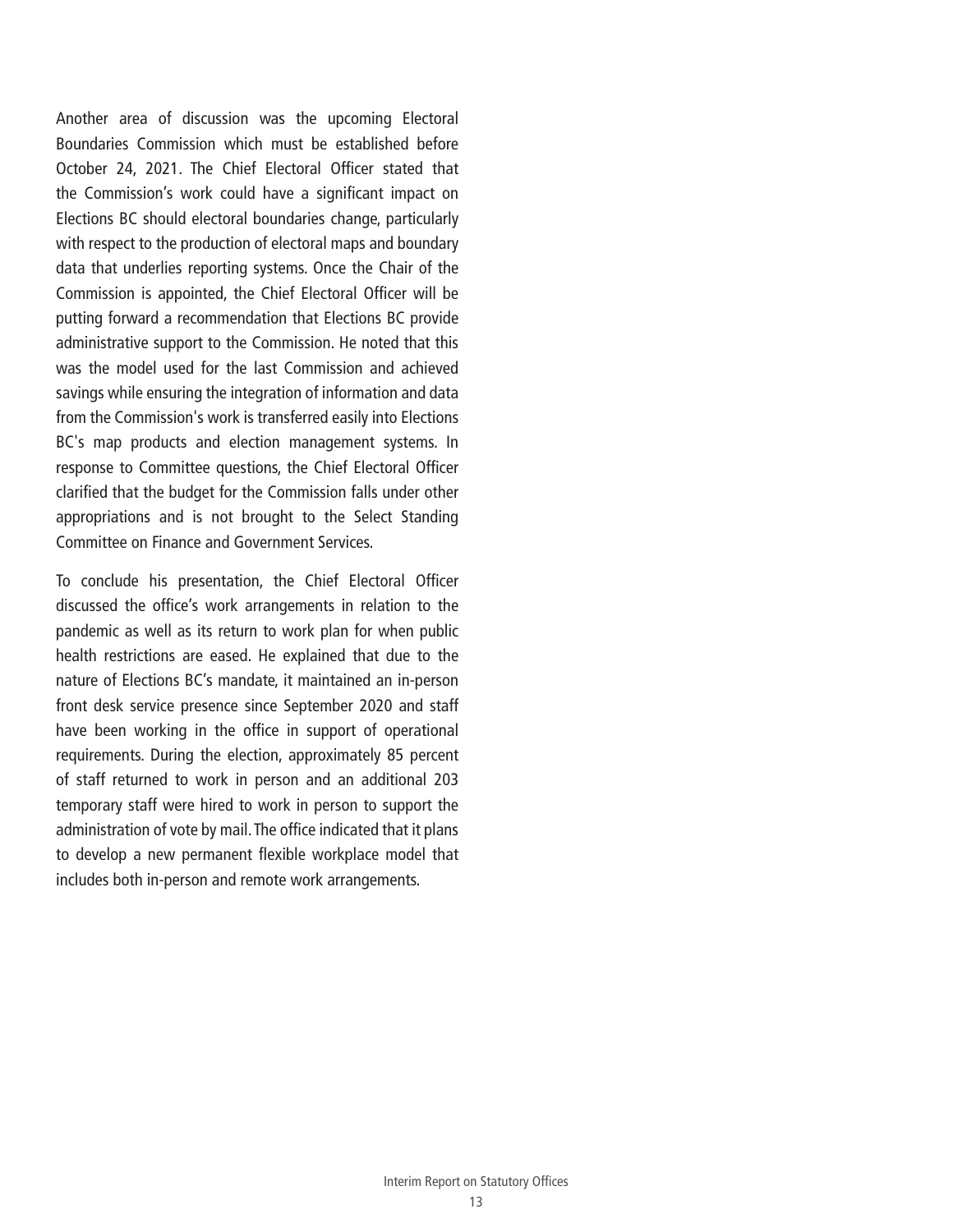# <span id="page-13-0"></span>**OFFICE OF THE HUMAN RIGHTS COMMISSIONER**

On June 23, 2021, Kasari Govender, Human Rights Commissioner, presented her financial and operational update to the Committee. The Commissioner was accompanied by Deputy Commissioner Stephanie Garrett and Chief Financial Officer Dianne Buljat.

The Commissioner reported that the office has grown to a team of 35 employees across four regions (Victoria, Vancouver, Kelowna and Prince George) of the province, 28 of whom hold permanent positions. Tenant improvements to the permanent office space in Vancouver were recently completed under budget by \$135,000 in operating costs and \$206,000 in capital costs; the office will fully reopen in September per public health guidance. Due to the delays in hiring and operational implications from COVID-19, the office returned \$1.127 million to the consolidated revenue fund in 2020-21; the Commissioner does not expect this same level of return for the 2021-22 fiscal year as staff positions are expected to be filled and programs will increase.

With respect to public engagement, the Commissioner emphasized the importance of fostering empathy and educating British Columbians on their individual roles with respect to human rights. In addition to engagement over phone, email and social media, she described activities the office has undertaken over the last year, including speaking events, virtual keynotes, and online workshops, as well as campaigns on confronting biases and human rights. The office has also provided guidance and resources specific to COVID-19 related issues and is currently working on releasing guidance about the human rights implications of vaccination proof requirements.

Committee Members inquired about plans related to engaging and educating employers on their responsibilities. The Commissioner confirmed that this work is underway, and that the office recently piloted a workshop on human rights. She expects that there will be a high level of interest from employers given that the largest number of complaints before the Human Rights Tribunal are employment related. The Commissioner also shared that she has been speaking and doing keynotes with employers and expects that these will continue.

The Commissioner also reported progress on specific goals for Indigenous engagement. The office has met with a number of First Nations communities and Indigenous organizations and is on track to meet its goal of meeting with all 200-plus First Nations communities, and Indigenous and Métis organizations over the next five years. The Commissioner informed the Committee that the office has signed protocol agreements or MOUs with both the First Nations Leadership Council and the First Nations Education Steering Committee and hosted a virtual engagement session with Elders in April.

As part of the office's educational mandate, it is centralizing information from the websites of the Ministry of Attorney General and BC Human Rights Tribunal to ensure legal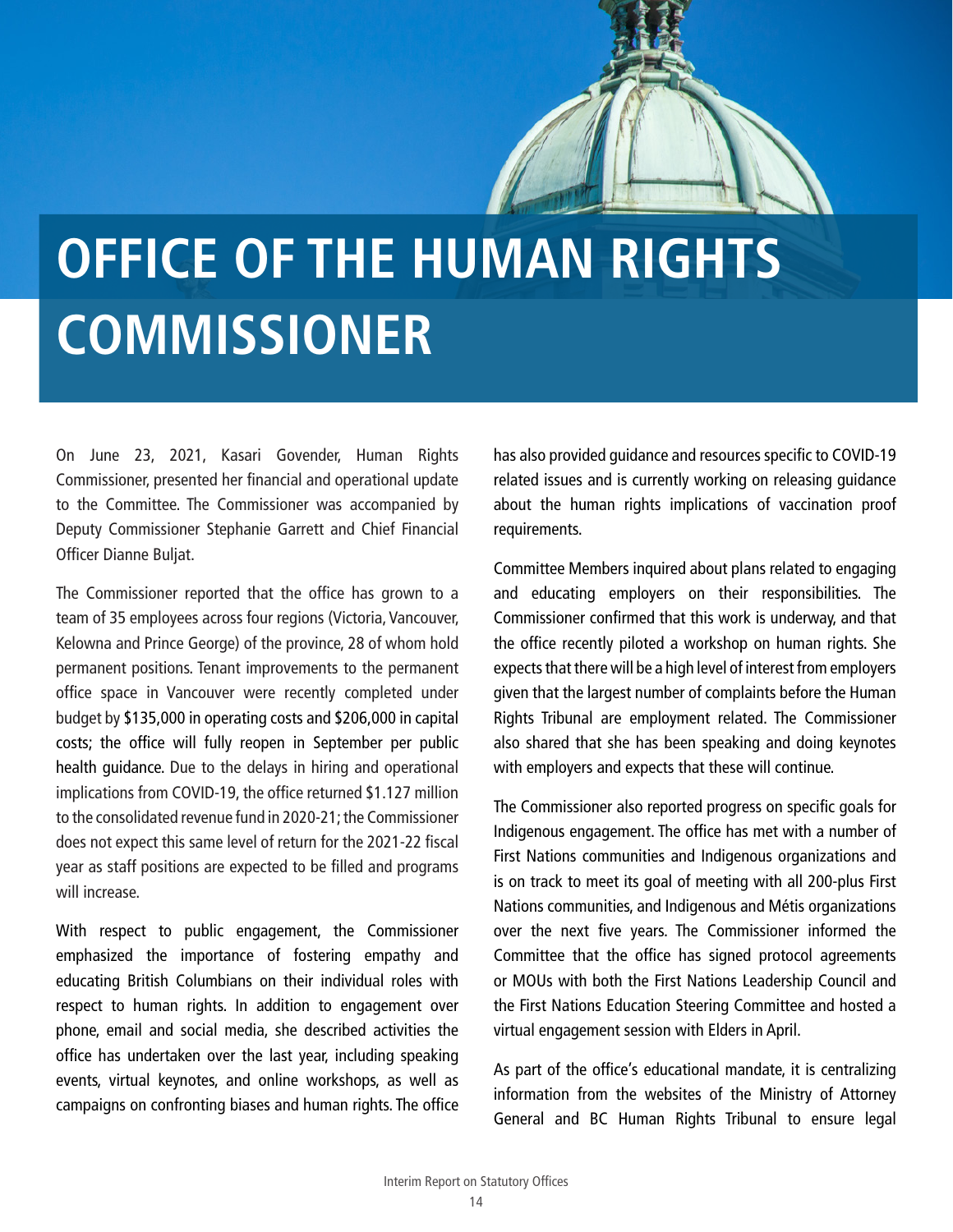information is available in an approachable and accessible format for employers and employees, landlords and tenants, and service providers and service users. The Commissioner additionally described work with the BC Human Rights Tribunal and the BC Human Rights Clinic on improving access to the human rights justice system through changes to service delivery and standardization of data. She further described knowledge sharing with other offices across the country on practices and emerging human rights issues, and reported that she has been named the Vice-Chair of the Canadian Association of Statutory Human Rights Agencies, the umbrella organization for human rights offices in Canada.

Committee Members asked about the office's comparability to other human rights organizations in Canada. The Commissioner explained that the BC office is different in that the Commissioner reports directly to the Legislative Assembly while most other offices in Canada are part of government, and that the focus of her office's work is systemic rather than adjudicative. She also noted that the BC office has a mandate to promote compliance with international human rights law.

With respect to inquiries and interventions, the Commissioner informed the Committee that she has made her first application to intervene in a judicial proceeding as a third party in the case of Harvey vs. Gibraltar Mines Ltd in relation to the test for family status discrimination. She explained that the Commissioner has this power to assist decision makers with understanding the systemic implications of a particular case. In response to questions about potential outcomes of intervening in this case, the Commissioner explained that family status discrimination typically deals with matters involving accommodations for caregiving responsibilities. She indicated that the focus is assisting the judge with understanding the broader implications that the case may have on the test for family status discrimination in BC.

The office has also assumed administration of special programs that used to reside with the Human Rights Tribunal; a special program is any program that's adopted by an employer, housing provider or service provider to improve the conditions for an individual or a group that has faced disadvantage. Since February, the office has received 26 applications for new or renewed programs and approved 25 of them.

The Commissioner additionally reported that the office's evaluation plan is nearing completion. The plan will have key performance indicators that will help ensure the office is meeting its commitments and demonstrating progress. The Commissioner noted that this plan is integral to strategic planning and that evaluation has been built into every aspect of their work.

The Committee asked the Commissioner to speak more about what is meant by systemic discrimination and how the term is understood. The Commissioner described systemic discrimination as not about intent, necessarily, of any individual person, but rather about how laws, policies and practices operate. She acknowledged that there is a growing understanding of systemic discrimination and a continued need to raise public awareness of biases, and that individuals may experience potential defensiveness or shame when faced with the issue.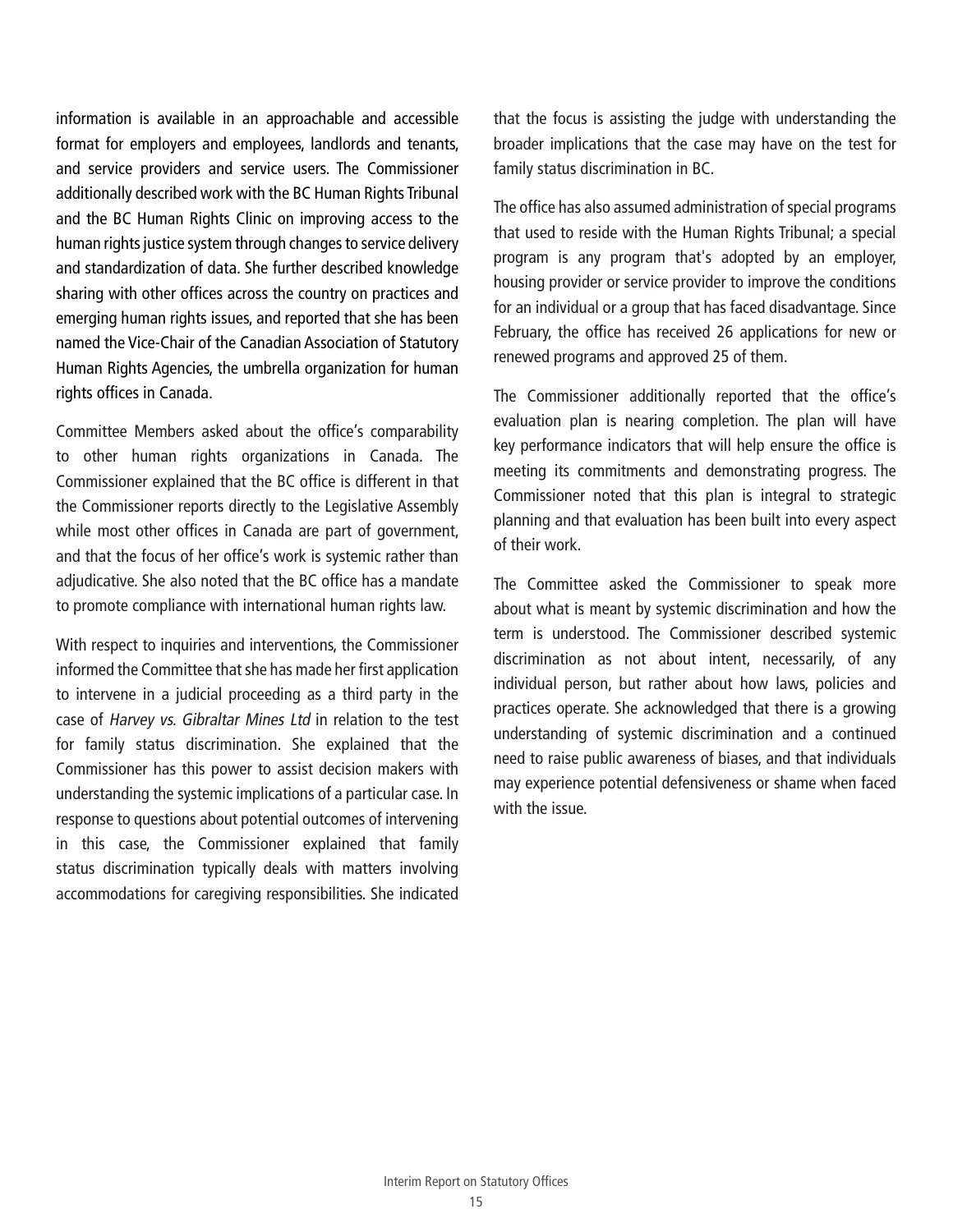# <span id="page-15-0"></span>**OFFICE OF THE INFORMATION AND PRIVACY COMMISSIONER AND REGISTRAR OF LOBBYISTS**

The Information and Privacy Commissioner and Registrar of Lobbyists, Michael McEvoy, appeared before the Committee on June 21, 2021. The Commissioner was accompanied by Deputy Commissioners oline Twiss and Jeannette Van Den Bulk, as well as Dave Van Swieten, Executive Director of Corporate Shared Services.

The Commissioner informed the Committee that for the 2020- 21 fiscal year, the office used nearly the full budget allocation with small, estimated surpluses of \$276 in the operating budget and \$1,405 in the capital budget. Increases in both operational and capital spending were approved for the 2021-22 budget to allow the office to cover increased service demand, contract technical expertise for complex technology investigations, oversee compliance with the new amendments to lobbying legislation, and prepare a transition to an updated case file management system.

The Commissioner reported that the COVID-19 pandemic created new issues for privacy and access to information operations with many public bodies finding it challenging to access hard copy files and therefore meet their freedom of information obligations. As such, the office adapted to temporarily allow a 30-day extension at the beginning of the pandemic. The office continues to respond to public and media inquiries about how privacy statutes apply during the pandemic, and while a restructured work environment was an

initial challenge, the office maintained continuity of service to the public and processed an equivalent volume of files as in previous years.

The COVID-19 pandemic has also raised issues of protecting personal information. The Commissioner provided the example of vaccine passports and noted that the office has been engaged with national, international, and other provincial regulatory bodies to ensure any such tool respects privacy and human rights. In response to questions about potential challenges with a vaccine passport, the Commissioner emphasized the importance of protecting personal information and ensuring trust and confidence in the design and architecture.

The Commissioner expanded on collaboration, noting that the office plays a prominent and respected role on the international stage as the secretariat for the Asia Pacific Privacy Authorities. At the recent  $55<sup>th</sup>$  forum held in June 2021, the impact of COVID-19 on privacy, as well as issues of biometrics, facial recognition technology, and global interoperability in data protection, was discussed. The office will host the 56<sup>th</sup> forum virtually this upcoming December. The Commissioner highlighted that this work is of particular interest to British Columbians as both public and private sector legislation in BC are in the process of legislative review.

The Commissioner also discussed two joint investigative reports. Partnering with the Privacy Commissioner of Canada and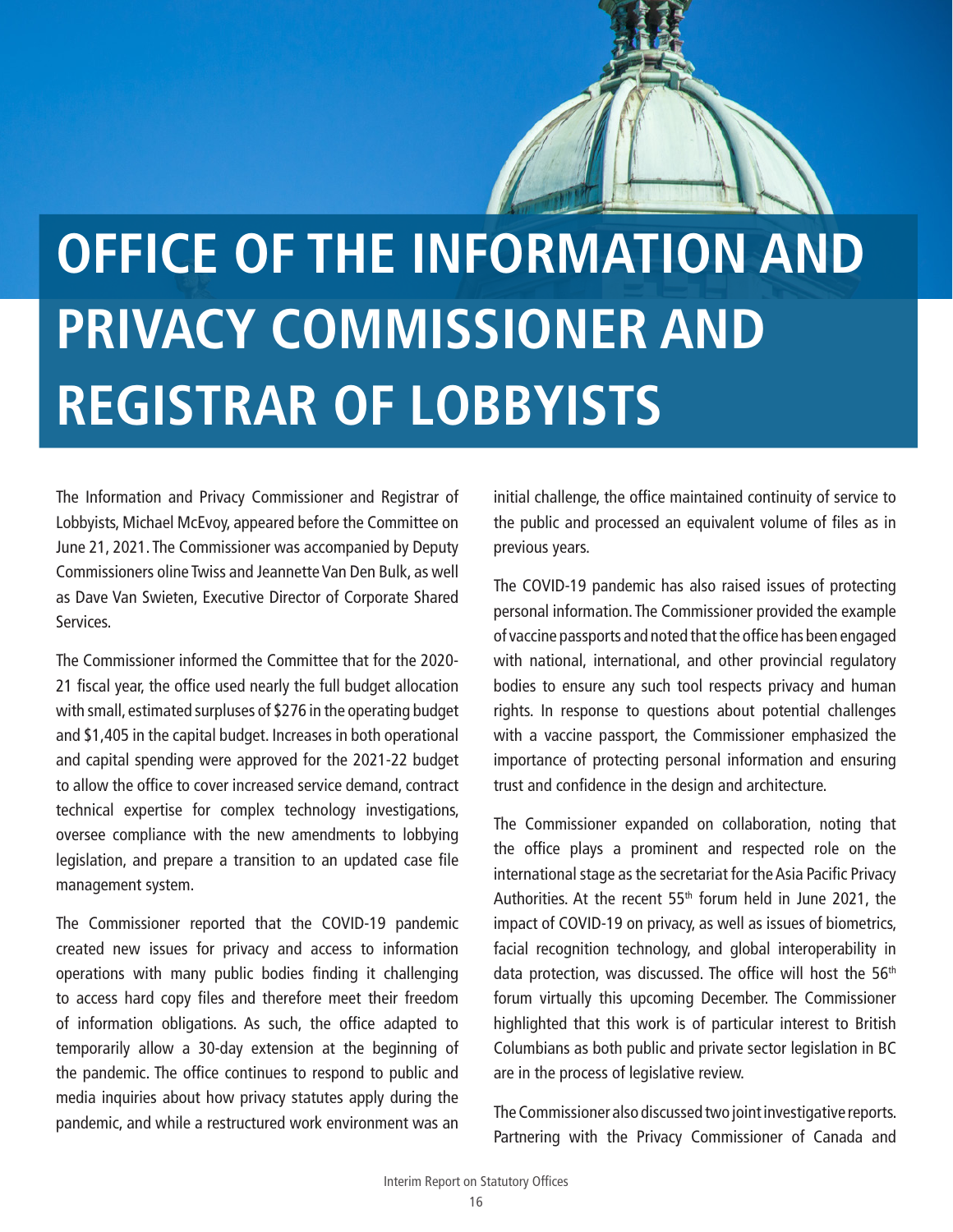Commissioners in Quebec and Alberta, the office released a joint investigative report on Clearview AI's use of facial recognition technology in February 2021. Clearview AI developed technology that collected over three billion online images and allowed law enforcement and commercial organizations to match photographs of unknown people, including Canadians and children, against those images. The four Commissioners found Clearview AI's actions to be in clear violation of the privacy rights of Canadians and they are continuing work to bring the company into compliance with Canadian privacy laws. The privacy regulators are also developing guidance for the use of facial recognition technology by law enforcement. The office also collaborated with BC's Ombudsperson and Yukon's Ombudsman, Information and Privacy Commissioner and Public Interest Disclosure Commissioner on a joint investigative report addressing the use of artificial intelligence and challenges to privacy in the public sector, and providing best practices and guidance for public bodies implementing artificial intelligence.

Additionally, the office released a review of the privacy management practices of private sector liquor and cannabis retailers. The Commissioner shared that the sector was chosen for an audit and compliance review because of the type of personal information they collect, including driver's licenses, facial recognition images, and thermal temperatures during the pandemic; the Commissioner noted media stories of the issue and that the office received calls of concern regarding the sector's use of data.

Regarding public and stakeholder education, the Commissioner highlighted the office's participation in Privacy Awareness Week and a new speaker series initiative. The first virtual speaker presentation reached an audience of nearly 200 attendees and the office has made the series available on its YouTube channel.

With respect to the work of the Office of the Registrar of Lobbyists, the Commissioner reported that the office experienced a 300 percent increase in individual requests for information about lobbying rules and the registry. With the increase to their 2021-22 operational budget, the office is in the process of hiring a compliance officer and an education and research analyst to increase public education of, and compliance with, the recent changes to the lobbying rules. The Commissioner also shared that the office published three guidance documents since February 2021 providing information on updates to the registry's funding disclosure requirements, guidance for those new to the registry, and guidance for those lobbying provincial entities, such as government corporations. The office additionally distributed a newsletter to highlight the new resources and participated in three sector-specific virtual speaking events. Looking ahead, the office will host the annual meeting of federal, provincial and territorial lobbying commissioners at the end of September to exchange best practices in education, compliance, and enforcement.

In response to questions about operations during the COVID-19 pandemic, the Commissioner reported that the majority of staff continue to work remotely, though the office's leadership team is in the process of assessing the short, medium and long-term operational needs of the workforce. The office is considering the view of all staff relating to office sharing and remote work and will provide a detailed report for the Committee in the fall.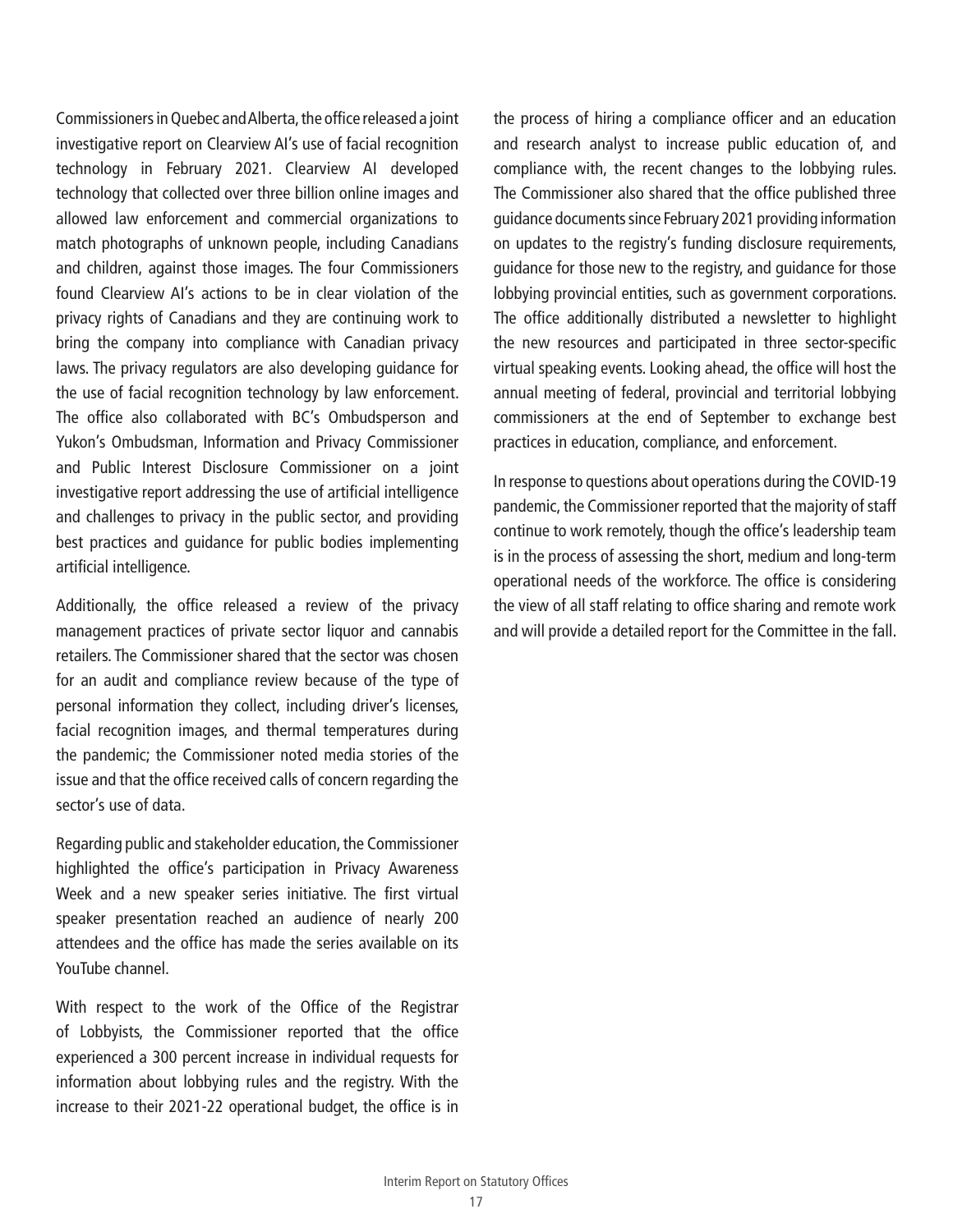# <span id="page-17-0"></span>**OFFICE OF THE MERIT COMMISSIONER**

The Office of the Merit Commissioner presented its financial and operational update on June 22, 2021. In attendance were Maureen Baird, Q.C., Merit Commissioner, and Dave Van Swieten, Executive Director of Corporate Shared Services.

The Commissioner first provided an overview of the office's responsibilities which includes: conducting random audits of appointments to and within the BC public service; acting as the final level of review for appointment decisions at the request of unsuccessful employee applicants; and reviewing processes related to eligible just cause dismissals of BC public service employees. To fulfill this mandate, the office consists of four full-time and two part-time employees as well as the position of Merit Commissioner which is a part-time appointment. The Commissioner highlighted how her office's work overseeing merit-based hiring contributes to ensuring a qualified and professional public service, confidence in the hiring process, and public trust in appointments to the BC public service.

With respect to just cause dismissal reviews, the Commissioner shared that the office has reviewed 19 cases to date. She noted that the office has been able to manage the additional workload of dismissal reviews through adjustments to the hours for parttime staff and use of contracted resources. In response to a question from the Committee, the Commissioner indicated that this approach has resulted in an estimated surplus of \$230,000 for the 2020-21 fiscal year as one budgeted position was not required.

The Commissioner also indicated that the office anticipates an increase of staffing review requests as it has already received more requests to date in the current fiscal year than during the entirety of the 2020-21 fiscal year. The Committee probed further into anticipated workload and also asked about potential repeated requests for reviews from the same individual. The Commissioner noted that it is difficult to determine if the increase is a trend as the office experiences varying numbers of requests year to year. As it relates to repeat reviews, the Commissioner stated that this would not be viewed as an issue as the requests are eligible for review and reviews of different competitions may feature different circumstances.

The Commissioner concluded her presentation by discussing the office's return to work plan following the lifting of the pandemic restrictions. The Commissioner noted that the current remote work arrangements had little impact on the office's work and these arrangements will continue into the fall. For the return to work plan, the office is considering various models and will evaluate those in the context of the nature of the work and the needs of the office and the technological supports that are available.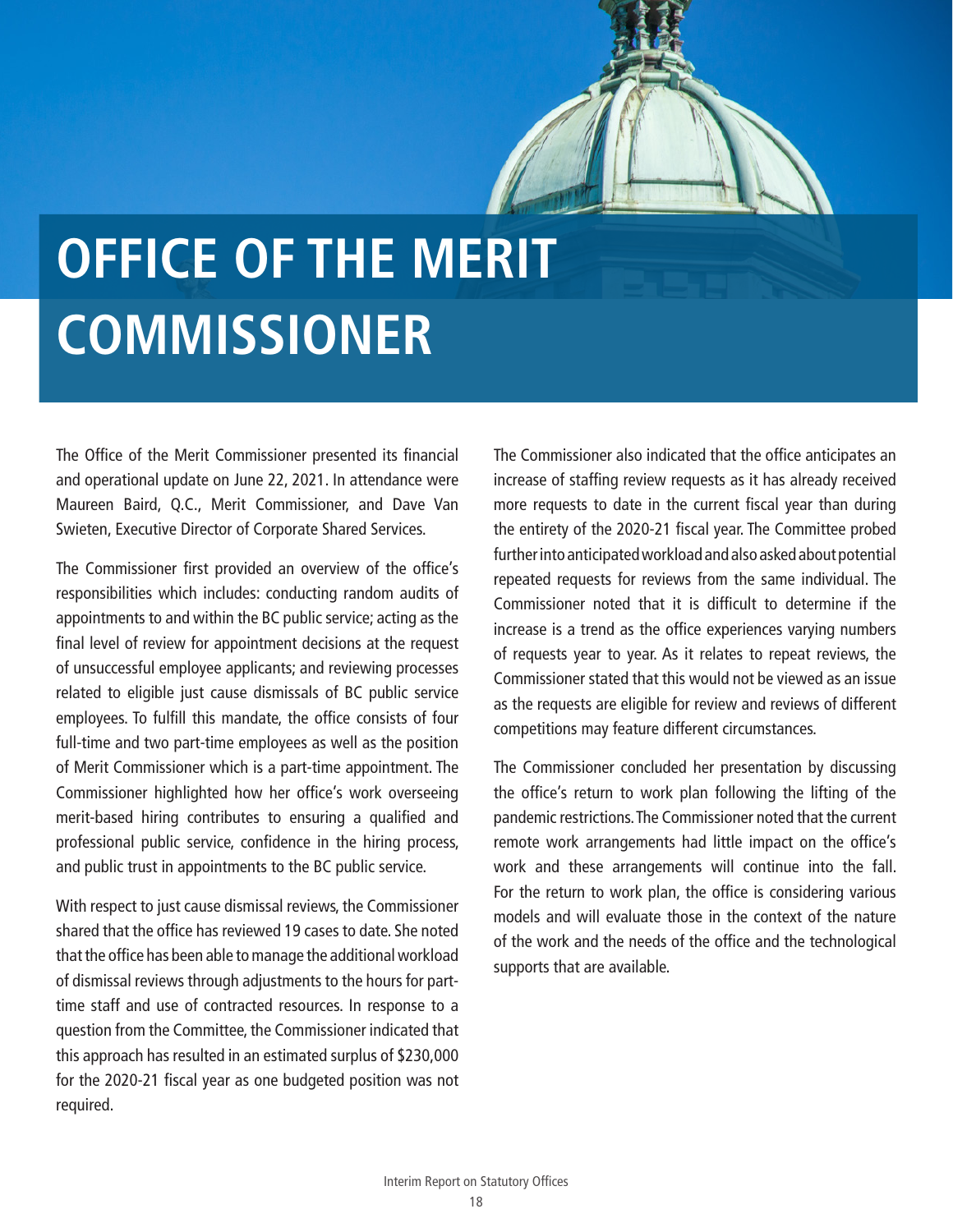

# <span id="page-18-0"></span>**OFFICE OF THE OMBUDSPERSON**

The Ombudsperson, Jay Chalke, Q.C., appeared before the Committee on June 24, 2021. He was accompanied by: John Greschner, Deputy Ombudsperson for Public Interest Disclosure and Public Authority Consultation and Training; Zoë Jackson, Manager of Systemic Investigations; and Dave Van Swieten, Executive Director of Corporate Shared Services.

To begin his presentation, the Ombudsperson informed the Committee that the office is projecting a surplus of \$75,000 in the 2020-21 fiscal year which is less than one percent of the office's operating budget of \$9.366 million. He also outlined his office's main functions and processes with respect to promoting fair public administration and noted that in the 2020-21 fiscal year, the office received over 7,700 complaints and inquiries, 650 of which were related to public administration changes related to COVID-19. In response to questions about the increase in complaints, the Ombudsperson explained that the profile of complaints is different due to the pandemic.

The Ombudsperson highlighted recent reports by the office including an investigation into the use of separate confinement in two youth corrections facilities and an investigation into incorrectly tabulated grade 12 final exam marks. Additionally, the office developed three best-practice guidance publications including a special joint report in relation to the use of artificial intelligence in public sector decision-making with BC's Information and Privacy Commissioner and Yukon's Ombudsman, Information and Privacy Commissioner and Public Interest Disclosure Commissioner. The Ombudsperson

also informed the Committee about the office's proactive fairness work with public bodies and shared that demand and requests for consultation from public bodies continues to be high.

In discussing the office's work on fair public administration, the Ombudsperson noted that ICBC received the most complaints in 2020-21. The office anticipates that complaints will increase with ICBC's new no-fault insurance model which brought ICBC disputes under the office's jurisdiction. The Ombudsperson noted that, to date, the office has been able to handle the increased workload with one additional staff member who has been hired to address ICBC-related complaints. In response to Committee inquiries about ICBC complaint volumes, the Ombudsperson noted that high complaint volume is not necessarily an indicator about the quality of a public body; rather it could be reflective of the size of the organization and the volume of interactions they have. The Ombudsperson further explained that his office monitors complaint trends for emerging issues and uses this information to inform targeted support provided to public bodies.

With respect to investigative responsibilities under the *Public* Interest Disclosure Act (PIDA), the Ombudsperson noted that the office dealt with 118 matters under PIDA in the last fiscal year. He highlighted that government intends to expand PIDA to the broader public sector in phases, and the office is awaiting a decision on the timing and rollout of those phases.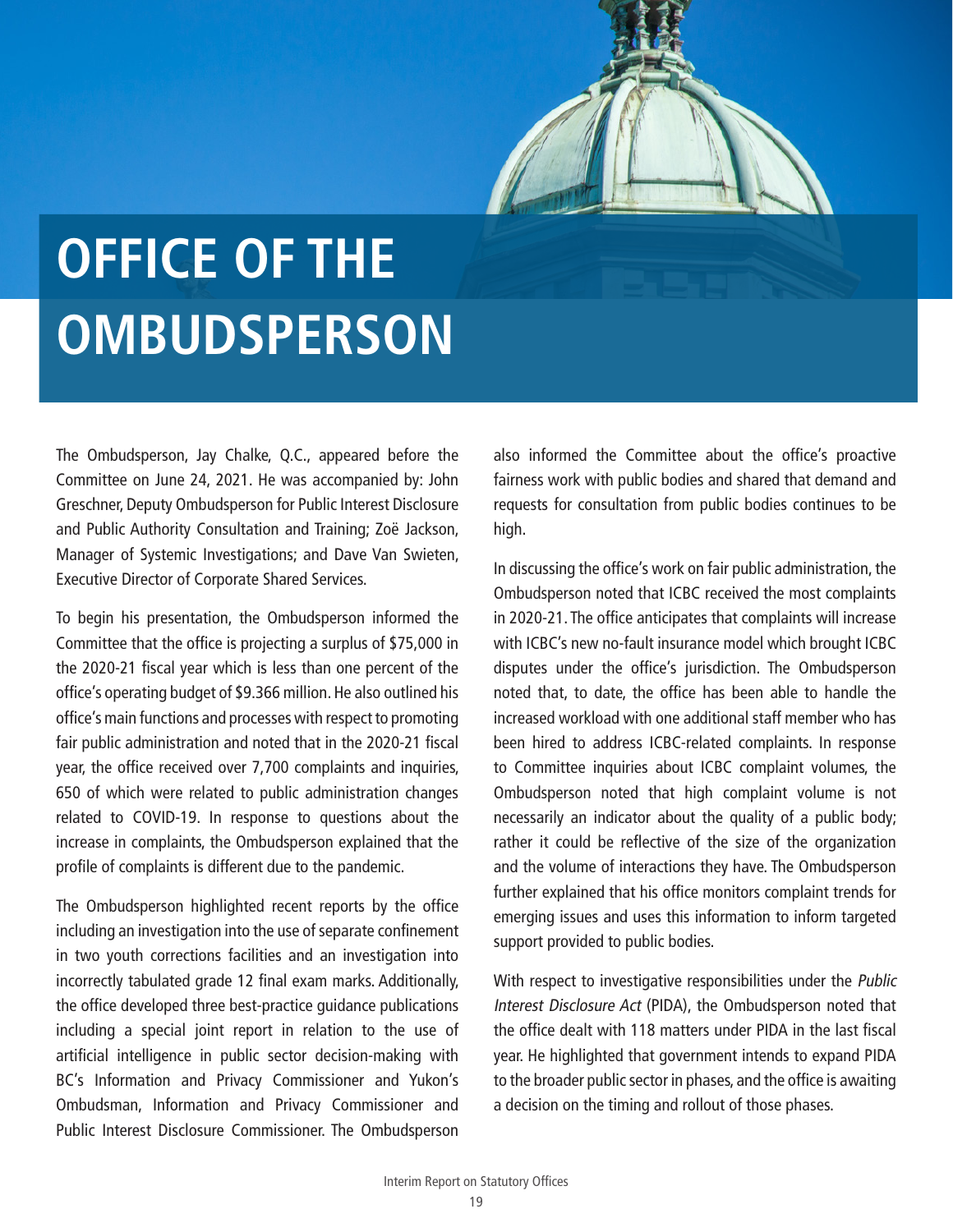The Ombudsperson also touched on progress on the office's Indigenous community services plan. He shared that the office has conducted nine engagement sessions with service providers, five sectoral roundtables and four focus groups. Topics discussed at these sessions included: how to incorporate Indigenous traditional laws and complaint-handling knowledge into his office's practices; how to effectively communicate and engage with Indigenous peoples both onand off-reserve; and how to adapt resources and practices to ensure that his office is providing the most culturally-safe and appropriate service to Indigenous peoples. Due to the pandemic and recent confirmations of unmarked graves at former Indian residential schools, the consultation work in this area has been paused and the office has turned its attention to building staff knowledge and capacity in this area. Committee Members sought clarification on funding and resources for the Indigenous community services plan. The Ombudsperson confirmed that an Indigenous liaison officer was hired the previous fiscal year and continues into the current fiscal year, and that an additional \$150,000 was allocated this year to support consultations which the office expects to fully spend.

The Ombudsperson further provided an update on the replacement of the joint case management system for his office, and the offices of the Police Complaint Commissioner, Merit Commissioner, and Information and Privacy Commissioner and Registrar of Lobbyists. So far, the contract has been completed with the successful proponent of the request for proposals process and a project manager has been put in place to lead the implementation of the replacement. The Office of the Ombudsperson will be the first office to implement the new system and it is currently engaging staff in a development workshop. The Ombudsperson informed the Committee that budget adjustments related to the project have not been required at this time.

To conclude his presentation, the Ombudsperson discussed the office's work arrangements in light of the pandemic. The office continues to use a remote work model and senior management and operational teams are currently determining how the workplace will adapt once the pandemic-related restrictions are eased.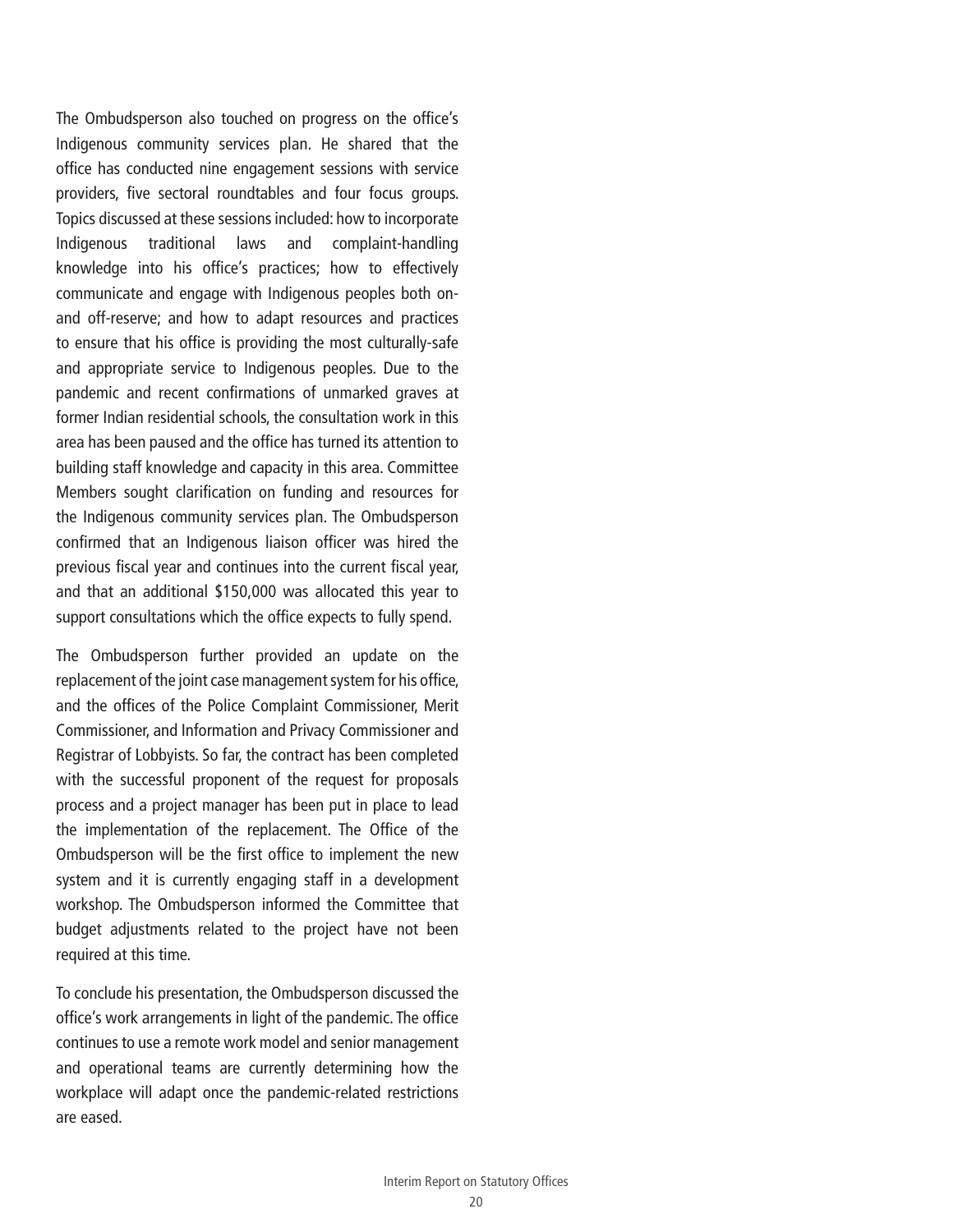# <span id="page-20-0"></span>**OFFICE OF THE POLICE COMPLAINT COMMISSIONER**

On June 23, 2021, Clayton Pecknold, Police Complaint Commissioner, presented his financial and operational update. Also in attendance were: Andrea Spindler, Deputy Commissioner; Amie Foster, Executive Director, Operations; and Dave Van Swieten, Executive Director, Corporate Shared Services.

The Commissioner started his presentation with an overview of the office's role in providing oversight of the disciplinary process for police officers, emphasizing that the office is not an investigative agency. He particularly highlighted limitations the office faces in how it can intervene in different proceedings and how this contributes to inefficiencies and a lack of timeliness for some processes. He described opportunities for legislative reform to address some of these issues, including the ability to call a public hearing earlier in the process and the ability to undertake systemic reviews.

Committee Members inquired further about legislative constraints within the complaints process. The Commissioner noted that the current legislation is complex and confusing and that the Special Committee to Review the Police Complaints Process made recommendations in 2019 aimed at improving efficiency and timeliness and that another special committee is currently examining modernization of the Police Act. While indicating that broader changes to the legislation are necessary, he stated that smaller changes could be made in the interim to address some of the challenges within the existing legislation.

As it relates to complaints, the Commissioner shared that the office continues to see an increase in the number of complaints and the number of reportable injuries (e.g. injury resulting from use of force). With respect to the reportable injuries, he explained that police are required to report these and that they do not always result in an investigation; for certain thresholds, such as death or serious injury, there is a requirement to investigate. The office also continues to take a "no wrong doors" approach to intake and facilitates contact with appropriate agencies when the office receives a matter outside of its jurisdiction.

Another area of ongoing work is the collection of race-based data. The office has been reviewing and incorporating learnings from the Human Rights Commissioner's Disaggregated demographic data: The grandmother perspective report. The Commissioner further noted that a pilot project involving the contracting of an Indigenous cultural safety advisor to provide support and advice with respect to complaints that involve an Indigenous person has been positive and will also continue.

The status of the Surrey municipal police service was another topic of conversation. The Commissioner shared that the office has a contracted resource reaching out to the planners of the police service; to date, 40 police officers have been hired along with some civilian staff with a soft launch expected this fall. The Commissioner stated that the office is approaching this transition iteratively and will revise and update its plans based on the best available data at the time. Committee Members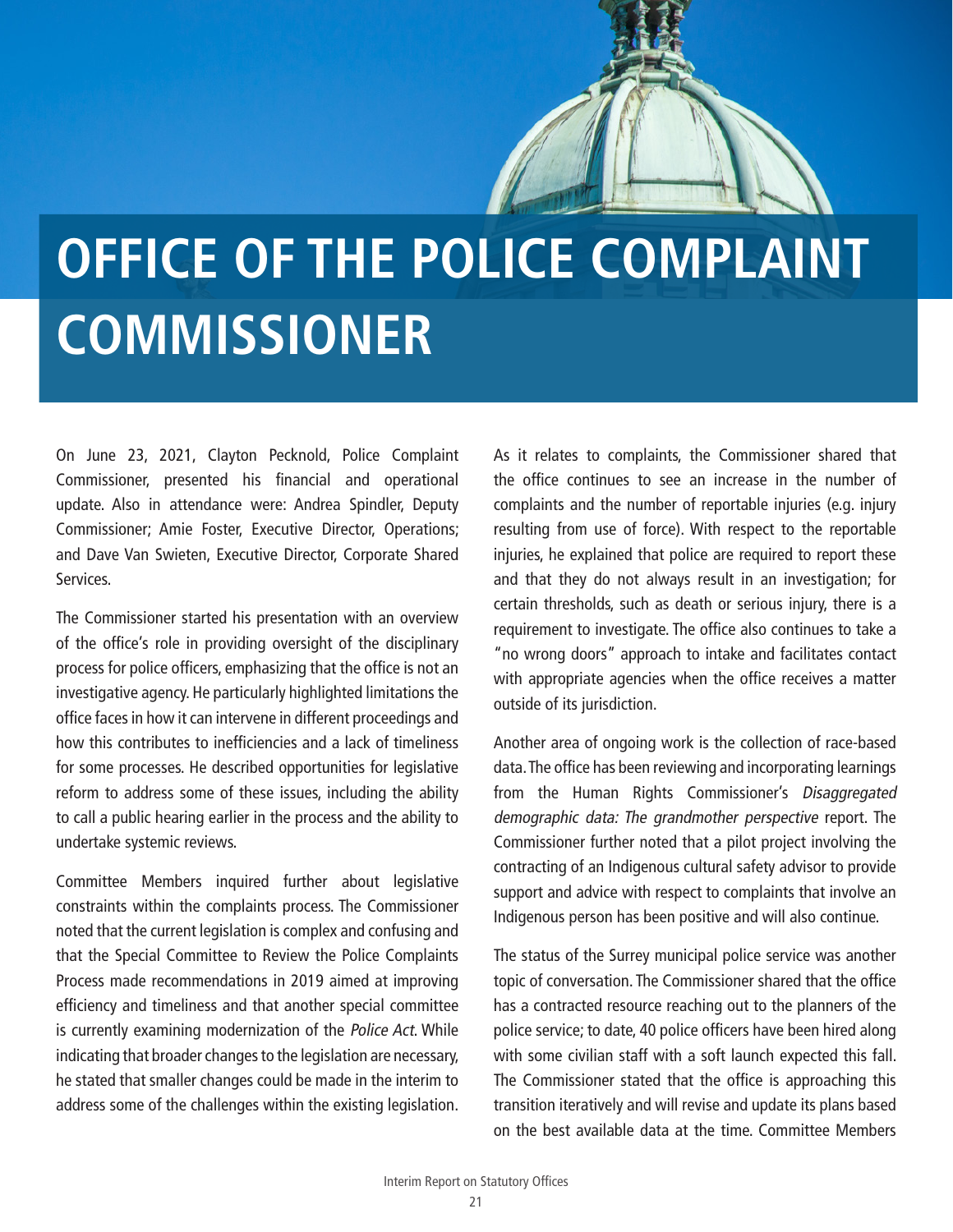asked for more information about outreach. The Commissioner informed the Committee that the police board has been responsive and that his office will continue to support and work with the board as the police service hires and develops its policies and programs with the aim of preventing misconduct.

With respect to working arrangements, the Commissioner informed the Committee that staff have adapted well during the pandemic and that the office will be incorporating learnings from this experience into the future work environment. He shared that the office has outgrown its physical space and is looking at options for space in Vancouver while also acknowledging that some functions could shift to being fully remote. He anticipates coming back to the Committee in the fall with more information about the long-term plan for physical space and work arrangements.

The Commissioner also provided an update on hiring, noting that the office is in the final stages of signing offers of employment for new analysts. The office took a broad approach to the competition, including going to nontraditional organizations in search of interested individuals, as well as adding preferred qualifications with respect to experience working with vulnerable populations and racialized communities, and experience with trauma-informed approaches. The Commissioner stated that the office continues its move toward a predominantly civilian organization (90 percent of applicants in the recent competition have no prior policing experience) while noting that some individuals with policing investigative experience will continue to be required for complex investigations. In response to questions about resourcing in the coming months and years, the Commissioner shared that the office is focused on putting resources in place to receive and process matters based on current projections; however, there is some uncertainty with respect to the outer years. He emphasized the need to recruit, onboard and train analysts as well as put systems and supports in place to prepare analysts for work.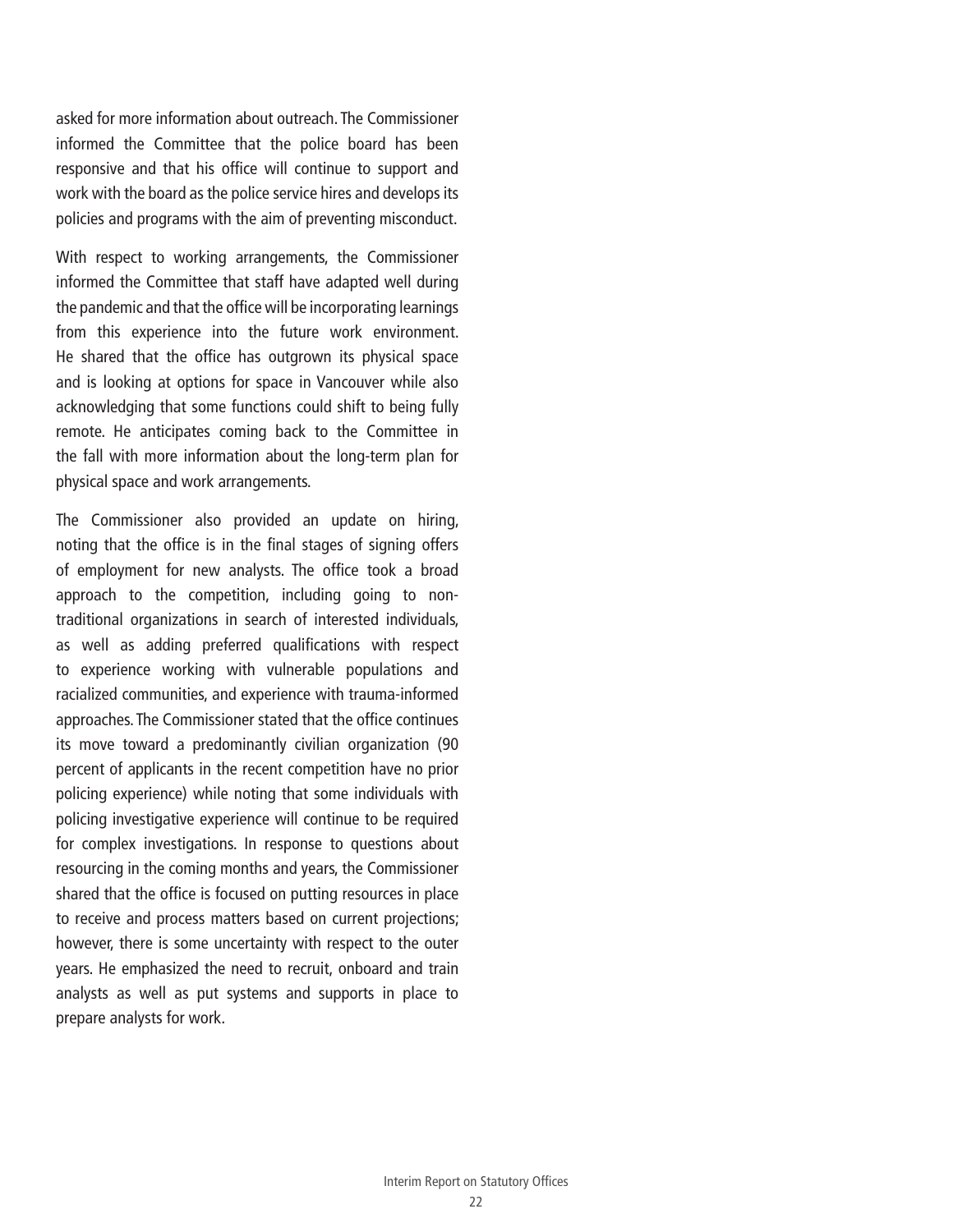# <span id="page-22-0"></span>**OFFICE OF THE REPRESENTATIVE FOR CHILDREN AND YOUTH**

On June 22, 2021, Dr. Jennifer Charlesworth, the Representative for Children and Youth, appeared before the Committee to present her office's financial and operational update. She was accompanied by: Samantha Cocker, Deputy Representative for Advocacy and First Nations, Métis and Inuit Relations; Alan Markwart, Acting Deputy Representative for Operations; Dianne Buljat, Chief Financial Officer; and Jeff Rud, Executive Director, Strategy and Communications.

The Representative outlined the office's mandate which includes: assisting children, youth, and their families in dealing with child- and youth-serving systems; advocating for improvements to those systems; and providing oversight of the Ministry of Children and Family Development and other public bodies that deliver services and programs to children and youth. The Representative noted that the office completed the 2020-21 fiscal year with a surplus of \$441,460 due to pandemic-related savings in travel and office expenses. She also highlighted that the office continues its agreement for shared financial, human resources and IT services with the Office of the Human Rights Commissioner.

In the 2020-21 fiscal year, the office received a record high of 4,525 reports of critical injuries and deaths of which 1,883 were determined to fall within the office's mandate—a 42 percent increase over the previous fiscal year. The Representative informed the Committee that she expects to see further increases as health authorities begin to report critical injuries and deaths in relation to mental health and addiction services

for children and youth. She explained this continued growth in the number of reports has caused some challenges with respect to workload and that this has partly been addressed by using the savings from the Burnaby office closure to hire additional staff. The Representative also noted that the advocacy cases have become increasingly complex in recent years and require longer involvement by advocates, contributing to increasing caseloads. In response to questions about the increase in reports of critical injuries and deaths, the Representative indicated that this is a result of multiple factors, including better awareness and reporting, and the complexity of multiple issues impacting young people such as gang affiliation, sexual exploitation, mental health, and drug toxicity.

The Committee inquired further about the office's process for handling cases. The Representative explained that analysts review each report of a critical injury or death to determine if it falls into the office's mandate. The cases that are in-mandate are then reviewed by the leadership team to determine next steps. This could include: referral to the office's advocacy team for follow up; a comprehensive review which takes approximately three to four months; or a full investigation which takes on average two and a half years.

The Representative also reflected on the office's strategic priorities over the next 18 months, particularly with respect to Indigenous child welfare and supporting the resumption of child welfare jurisdictions by First Nations, Métis and Inuit communities. She noted that the office has established strong